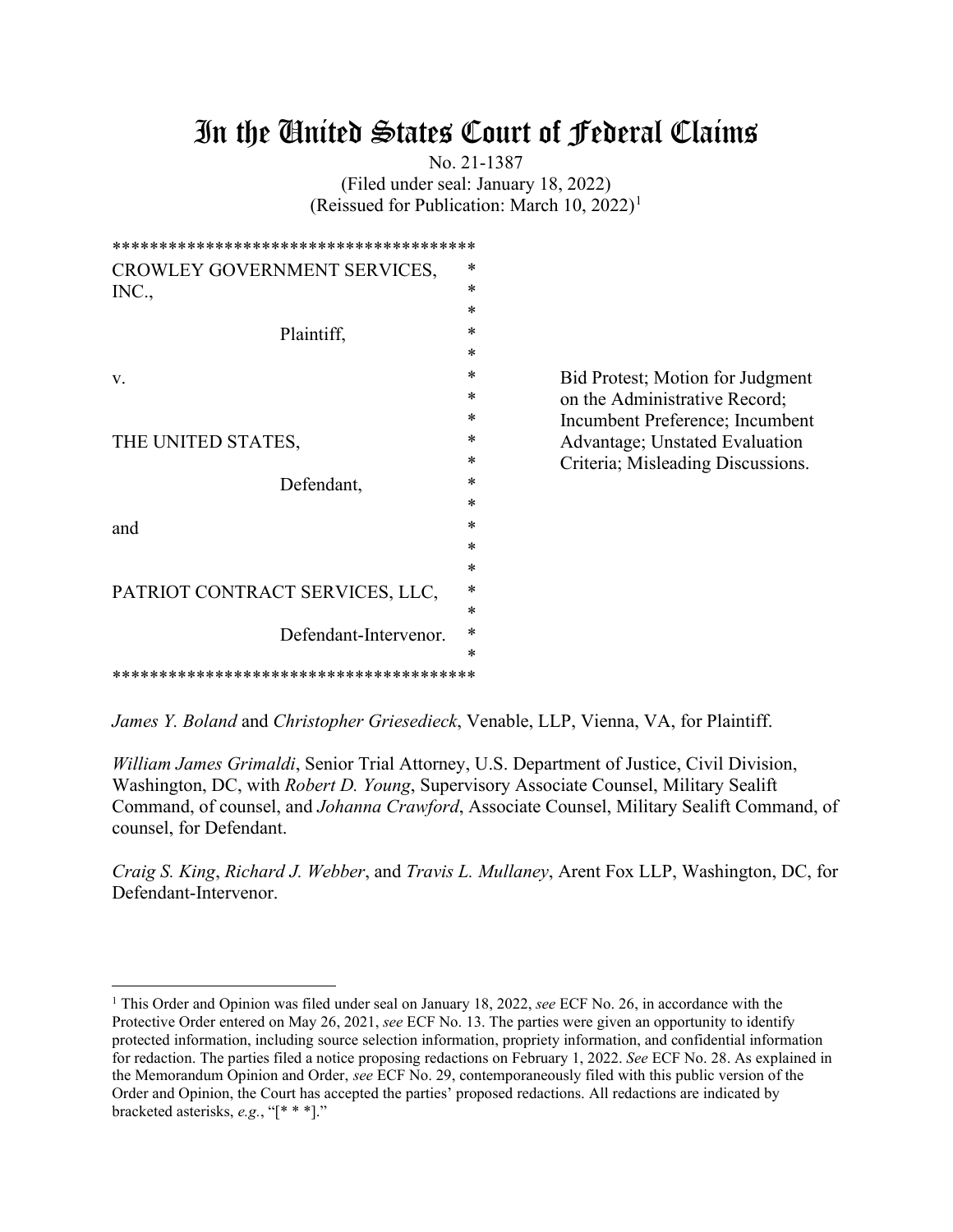#### **ORDER AND OPINION**

#### **DIETZ, Judge.**

Plaintiff, Crowley Government Services, Inc. ("Crowley"), protests a decision by the Military Sealift Command ("MSC") to award a contract for operation and maintenance of several WATSON Class ships to the incumbent contractor, Patriot Contract Services, LLC ("Patriot"). Crowley challenges MSC's proposal evaluation by arguing that MSC improperly favored Patriot due to its incumbent status. Because the Court finds that MSC's proposal evaluation was based on the evaluation criteria set forth in the solicitation and supported by the contents of Patriot's proposal, Crowley's motion for judgment on the administrative record is denied, and the government's and Patriot's respective motions for judgment on the administrative record are granted.

#### **I. BACKGROUND**

#### **A. Overview of the Solicitation and Evaluation Factors**

MSC issued a solicitation for the operation and maintenance ("O&M") of eight government-owned large, medium-speed roll on/roll off vessels ("LMSR"), collectively referred to as the WATSON Class LMSR vessels. Admin. R. 257, ECF No. 17 [hereinafter AR]. The solicitation called for a competitively negotiated source selection conducted in accordance with Part 15 of the Federal Acquisition Regulation ("FAR"). AR 3907. The government intended to award a firm-fixed price contract with a one-year base period and four one-year option periods. AR 3908. The solicitation required submission of a proposal in three volumes: Solicitation Package, Technical Proposal, and Past Performance Proposal. AR 491. The Solicitation Packages submitted by Crowley and Patriot are not at issue in this protest.

Section M of the solicitation stated that the "award will be made to a responsible offeror whose offer . . . represents the best value to the [g]overnment after considering the evaluation factors in this solicitation[,]" and further stated that MSC "will evaluate offers on a trade-off basis in accordance with FAR 15.101-1."[2](#page-1-0) AR 503. To determine best value, Section M stated that MSC would conduct a trade-off analysis of three factors: Technical, Past Performance, and Price. *Id.* Section M explained that the Technical and Past Performance factors are "approximately equal" and "[w]hen combined . . . are significantly more important than cost or price." *Id*. Nonetheless, "[t]he importance of price will increase . . . when differences in the evaluated quality of proposals decreases, or . . . when price is so high it diminishes the value of non-cost factors to the [g]overnment." *Id.*

The Technical Factor comprised of two subfactors—Technical Management Approach and Manning Approach. AR 506. However, the solicitation explained that the "entire Technical [F]actor will be evaluated as a single technical factor." *Id*. The solicitation provided that "the [g]overnment will consider the [t]echnical proposal submitted by the offeror in evaluating this

<span id="page-1-0"></span><sup>&</sup>lt;sup>2</sup> FAR 15.101-1 states that a "tradeoff process is appropriate when it may be in the best interest of the [g]overnment to consider award to other than the lowest priced offeror or other than the highest technically rated offeror."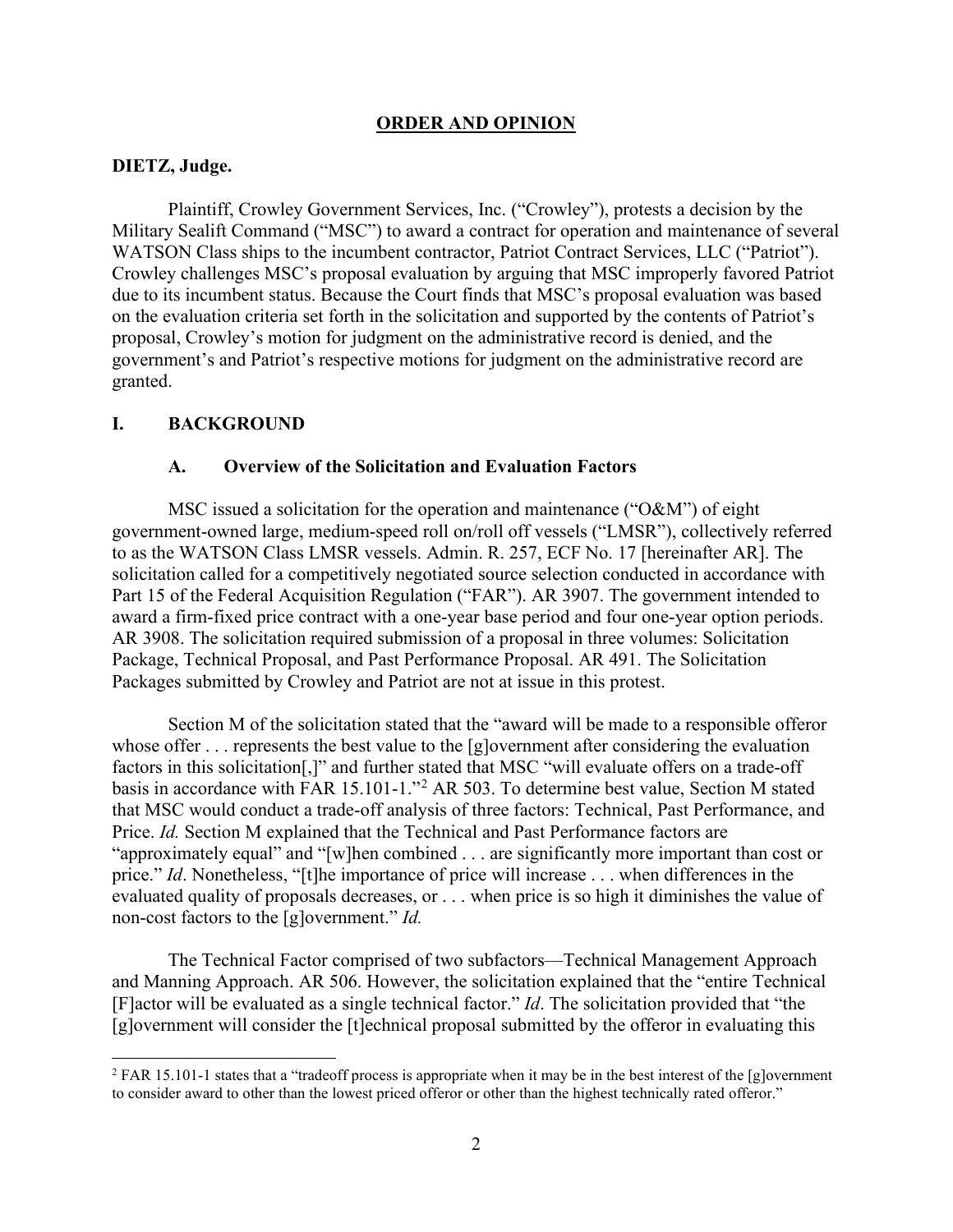factor." *Id*. The solicitation went on to specify areas of interest to the government under each subfactor. *Id.* For the Technical Management Approach, the solicitation provided four areas of interest. *Id*. The Manning Approach consisted of seven areas of interest. *Id*. The solicitation provided that the entire Technical Factor would be evaluated using one of five adjectival ratings: "Outstanding," "Good," "Acceptable," "Marginal," or "Unacceptable." AR 507.

The Past Performance Factor "assess[ed] the [g]overnment's confidence in the offeror's likelihood of success in performing the solicitation's requirements as indicated by that offeror's record of relevant past performance." AR 507*.* As part of the past performance proposal, each offeror was required to provide "up to five [g]overnment reference contracts that are on-going or have been completed within five years of issuance of th[e] solicitation or final amendment . . . that demonstrates its experience successfully operating ship(s) similar to the ship(s) described in the [solicitation]." AR 499. If the offeror did not have a government reference contract available, the solicitation stated, "commercial contracts may be used . . . . However, government contracts will be deemed more relevant." AR 500. The solicitation instructed offerors to "specifically address how the referenced contracts reflect quality performance pertinent to the solicitation requirements" in their past performance narrative. *Id*. In addition to the narrative, offerors were required to "provide a point of contact and the contact's email and phone number" for each submitted reference contract. *Id.*

For the past performance evaluation, the solicitation provided that an offeror's past performance effort would be evaluated only if it was deemed to be "recent," meaning it must have been completed within five years of the solicitation's close date, as amended. AR 507. Past performances that were determined to be recent would also be assessed for relevance. *Id.* The solicitation stated that "[c]ontracts that are most similar . . . in terms of scope, complexity, and magnitude will be considered most relevant."<sup>[3](#page-2-0)</sup> *Id*. For the relevancy assessment, each past performance effort would be graded on a scale of: "Very Relevant," "Relevant," "Somewhat Relevant," or "Not Relevant." AR 508. The weight given to a particular past performance effort would depend on how relevant it was to the solicitation requirements. *See* AR 4404. The Past Performance Evaluation Team ("PPET") was tasked with evaluating proposals and assigning adjectival ratings. AR 507. Based on the totality of all past performance efforts, an overall Past Performance Confidence rating would be assigned using one of five adjectival ratings: "Substantial Confidence," "Satisfactory Confidence," "Neutral Confidence," "Limited Confidence," or "No Confidence." AR 508-09.

#### **B. The Evaluation, Award Decision and Protest**

MSC received six proposals, including those from Crowley and Patriot. AR 3163-64. MSC conducted two rounds of discussions, three rounds of Final Proposal Revisions ("FPR"), and one round of clarifications to obtain acceptable proposals from offerors in the competitive

<span id="page-2-0"></span><sup>&</sup>lt;sup>3</sup> The solicitation defined "scope" as "[e]xperience operating, manning, and maintaining a similar number of ship(s) with a similar mission[;]" "complexity" as the "[s]imilarity of technical difficulty, managerial complexity, and/or required coordination of efforts and disciplines performed by the offeror and any subcontractors to the requirements outlined in the solicitation[;]"and "magnitude" as "[t]he measure of the similarity of the volume, dollar value and duration of the work actually performed under the offeror's submitted contracts[.]" AR 508.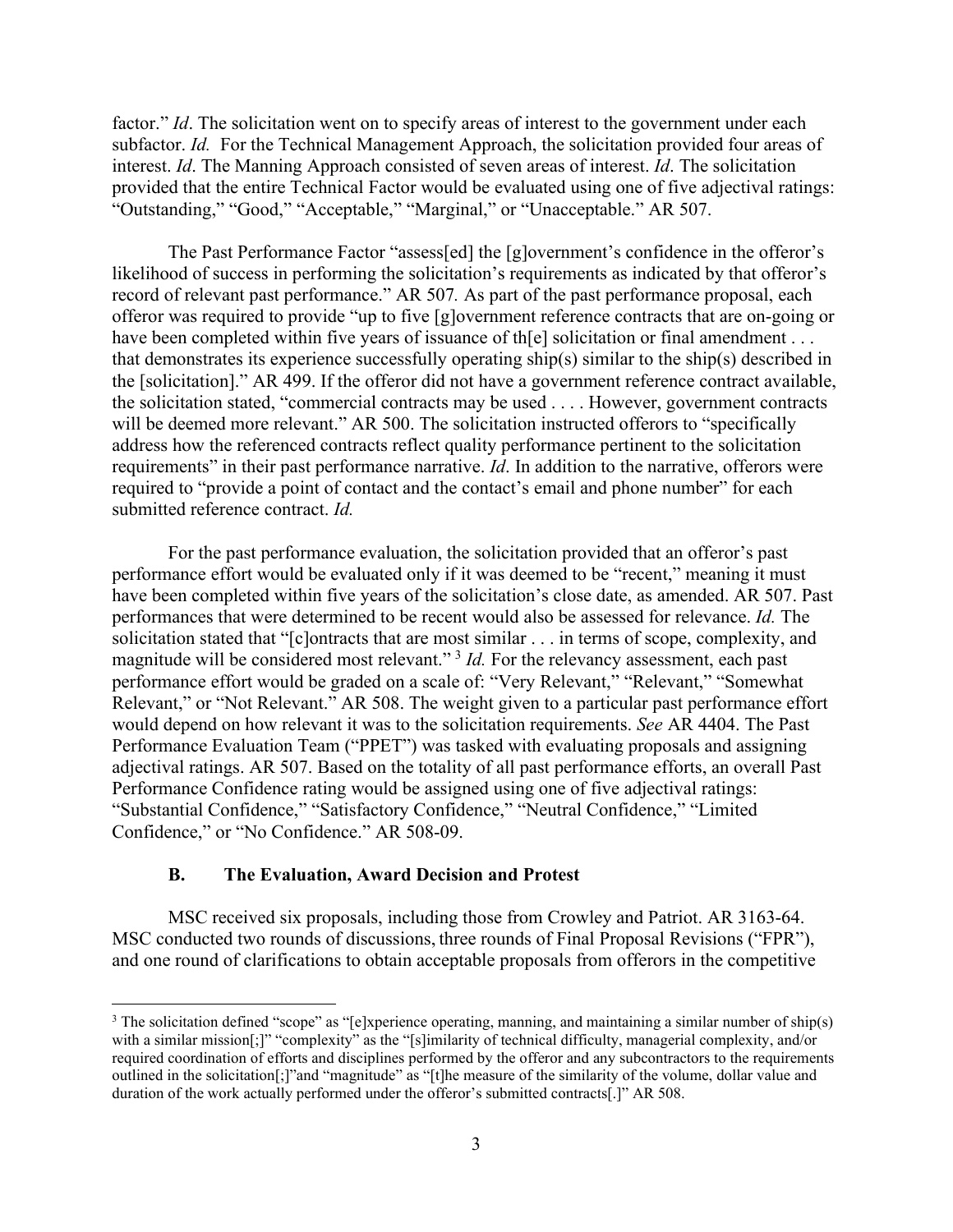range. AR 3774. The Source Selection Evaluation Board ("SSEB") evaluated each proposal based on the FPRs and documented the results in the SSEB Reports. AR 3171-74, 3342-436, 3539-62. Crowley and Patriot each received an "Outstanding" rating for the technical trade-off factor, which means that each proposal indicates an exceptional approach and understanding of the requirements, contains multiple strengths, and has a low risk of unsuccessful performance. AR 507, 3702, 3710. For the past performance trade-off factor, Crowley received a rating of "Satisfactory Confidence," which means that the government has a reasonable expectation that the offeror will successfully perform the required effort based on the offeror's recent and relevant performance record. AR 508, 3440. Patriot received a rating of "Substantial Confidence," which means that the government has a high expectation that the offeror will successfully perform the required effort based on the offeror's recent and relevant performance record. AR 508, 3463, 3710. [4](#page-3-0)

The SSEB presented its findings to the Source Selection Advisory Council ("SSAC"). AR 3702. After its review, the SSAC issued a memorandum with additional findings to the Source Selection Authority ("SSA"). AR 3700-43. The SSA performed an independent review of the proposals and described his evaluation process and decision in the Source Selection Decision Document ("SSDD"). AR 3744-53*.* In the SSDD, the SSA concurred with the SSEB and SSAC findings and recommendation and concluded "that [the] award should be made to [Patriot]." AR 3742-43, 3752-53.

On March 22, 2021, Crowley protested the evaluation and source selection at the Government Accountability Office ("GAO"). AR 4082-125. Before the GAO proceedings concluded, Crowley filed its complaint with this Court. The parties subsequently filed crossmotions for judgment on the administrative record, and oral argument was held on August 25, 2021. Crowley's protest is now ripe for decision.

#### **II. LEGAL STANDARDS**

The Tucker Act grants this Court jurisdiction to review post-award bid protests and render judgment on an action "by an interested party objecting to . . . a proposed award or the award of a contract or any alleged violation of statute or regulation in connection with a procurement[.]" 28 U.S.C. § 1491(b); *Impresa Construzioni Geom. Domenico Garufi v. United States*, 238 F.3d 1324, 1330 (Fed. Cir. 2001). The Tucker Act's waiver of sovereign immunity "covers a broad range of potential disputes arising during the course of the procurement process[,]" including objections to an award. *Sys. Application & Techs., Inc. v. United States*, 691 F.3d 1374, 1380-81 (Fed. Cir. 2012).

This Court reviews agency decisions in bid protests using the standard of review set forth in the Administrative Procedure Act ("APA"). 28 U.S.C. § 1491(b)(4); *Impresa*, 238 F.3d at 1332. This standard permits a court to set aside an agency's contracting decision if the protestor shows it is "arbitrary, capricious, an abuse of discretion, or otherwise not in accordance with law." 5 U.S.C. § 706(2)(A); *Bannum, Inc. v. United States*, 404 F.3d 1346, 1351 (Fed. Cir. 2005). "Under an arbitrary or capricious standard, the reviewing court should not substitute its

<span id="page-3-0"></span><sup>4</sup> Crowley's total evaluated price was \$460,647,335.29, and Patriot's total evaluated price was \$455,164,761.90. AR 3710. However, their respective price proposals are not directly at issue in this protest.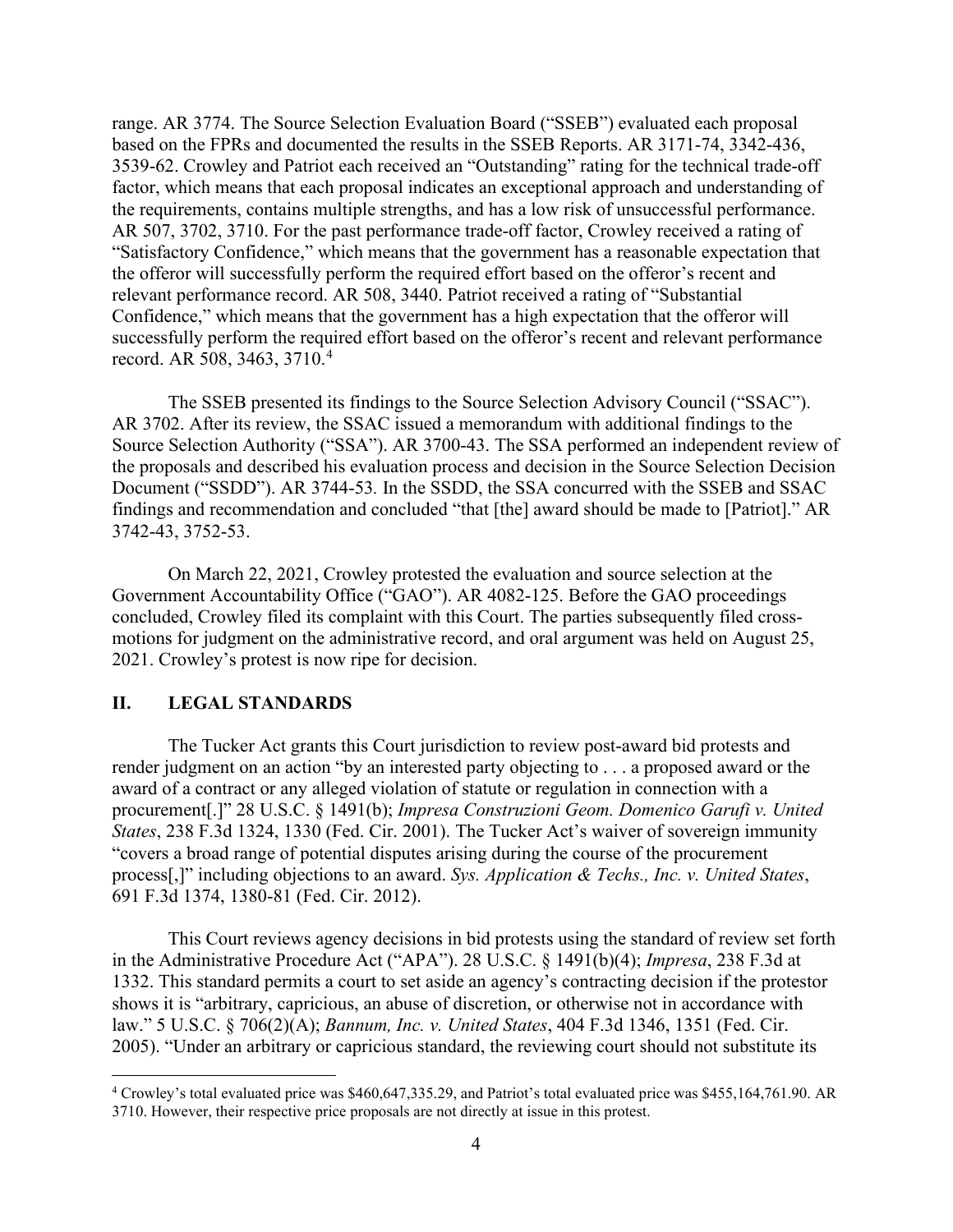judgment for that of the agency[] but should review the basis for the agency decision to determine if it was legally permissible, reasonable, and supported by the facts." *Glenn Def. Marine (Asia), PTE Ltd. v. United States*, 105 Fed. Cl. 541, 559 (2012) (citing *Motor Vehicle Mfrs. Ass'n of U.S., Inc. v. State Farm Mut. Auto. Ins. Co.*, 463 U.S. 29, 43 (1983)). The protestor has the burden to show by a preponderance of evidence the arbitrary and capricious nature of the agency's decision. *Mortg. Contracting Servs., LLC v. United States*, 153 Fed. Cl. 89, 124 (2021). While the APA standard calls for considerable deference to the agency, *Advanced Data Concepts, Inc. v. United States*, 216 F.3d 1054, 1058 (Fed. Cir. 2000), a court may set aside an agency's procurement decision if the decision lacked a rational basis, or the procurement procedure involved a violation of regulation or procedure. *Impresa*, 238 F.3d at 1332; *see also Safeguard Base Operations, LLC v. United States*, 989 F.3d 1326, 1343 (Fed. Cir. 2021). Nevertheless, if the reviewing court finds that the agency's action evinced rational reasoning and consideration of relevant factors, it must sustain the agency's action. *Advanced Data Concepts*, 216 F.3d at 1058 (citing *Bowman Transp., Inc. v. Arkansas-Best Freight Sys., Inc.*, 419 U.S. 281, 285-86 (1974)).

#### **III. DISCUSSION**

In its protest, Crowley raises several challenges to MSC's proposal evaluation with an underlying premise that MSC improperly credited Patriot because of its incumbent status. First, Crowley argues MSC improperly assigned strengths to Patriot and failed to assign strengths to Crowley as part of the technical evaluation. Second, Crowley argues MSC treated Crowley and Patriot unequally in evaluating past performance. Third, Crowley argues MSC conducted misleading discussions in violation of FAR 15.306(d)(3).

While Crowley's challenges are extensive, the Court nevertheless finds that Crowley has failed to demonstrate that MSC improperly credited Patriot for its incumbency or that MSC's proposal evaluation was arbitrary, capricious, an abuse of discretion, or otherwise not in accordance with law. It is apparent from the record that MSC considered Patriot's incumbency during its proposal evaluation, but consideration of an offeror's incumbency does not, on its own, render an agency's decision arbitrary or capricious. This Court has long recognized that incumbent contractors may possess inherent competitive advantages, and those "natural" advantages are generally permissible. *Omega World Travel, Inc. v. United States*, 54 Fed. Cl. 570, 575 (2002); *see Worldwide Language Res., LLC. v. United States*, 127 Fed. Cl. 125, 133 (2016); *Gulf Grp., Inc. v. United States*, 56 Fed. Cl. 391, 398 (2003); *Galen Med. Assocs., Inc. v. United States*, 56 Fed. Cl. 104, 111 (2003); *Comput. Scis. Corp. v. United States*, 51 Fed. Cl. 297, 311 (2002). While an agency may not unduly tip the scales in favor of an incumbent contractor, an agency is not required to ignore the benefits or advantages derived from an offeror's incumbency, and it likewise need not attempt to level the playing field for all other offerors. *Gulf Grp.*, 56 Fed. Cl. at 398; *Galen Med. Assocs.*, 56 Fed. Cl. at 111. As explained in the below analysis of each of Crowley's challenges, the record demonstrates that MSC's decision to select Patriot for award was based on the evaluation criteria set forth in the solicitation and supported by the contents of Patriot's proposal.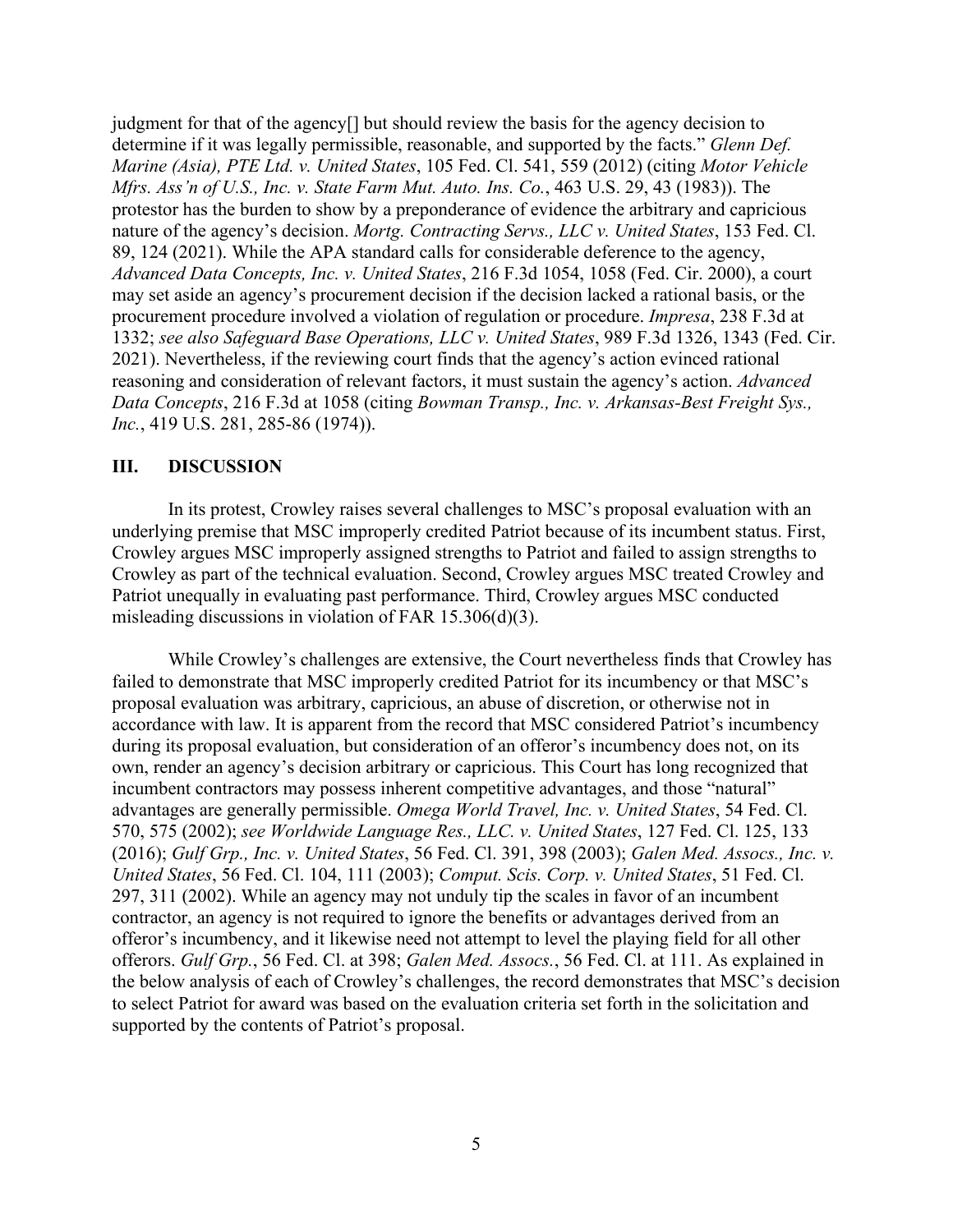### **A. Technical Evaluation**

Crowley argues that MSC improperly credited Patriot for its incumbent status throughout the technical evaluation and, in doing so, employed unstated evaluation criteria. Pl.'s Mot. for J. on the Admin. R. at 7-8, ECF No. 18 [hereinafter Pl.'s MJAR]. "Government agencies are entrusted with a good deal of discretion in making procurement decisions." *Grumman Data Sys. Corp. v. Widnall*, 15 F.3d 1044, 1046 (Fed. Cir. 1994). In particular, the assignment of technical ratings by an agency is a discretionary determination that is part of the "minutiae of the procurement process[,]" and, as such, the Court typically will not second guess the agency's determination. *E.W. Bliss Co. v. United States*, 77 F.3d 445, 449 (Fed. Cir. 1996). Furthermore, "[i]t is well established that the evaluation of proposals for their technical quality generally requires the special expertise of procurement officials," so "[r]eviewing courts therefore give the greatest deference possible to these determinations." *KCS Boss All., LLC v. United States*, 142 Fed. Cl. 368, 380 (2019) (citing *E.W. Bliss Co.*, 77 F.3d at 449). An agency's evaluation, however, must be consistent with the standards set forth in the solicitation. 10 U.S.C. § 2305; FAR 15.305(a). If an agency evaluates proposals based on unstated evaluation criteria, a protestor can challenge the award decision by showing: (1) the agency used a significantly different basis in evaluating its proposal than was disclosed and (2) the protestor has been prejudiced as a result, or in other words, that it had a substantial chance to receive the contract award but for the error. *Banknote Corp. of Am. v. United States*, 56 Fed. Cl. 377, 387 (2003), *aff'd*, 365 F.3d 1345 (Fed. Cir. 2004).

# 1. Technical Management Approach

Crowley poses three challenges to MSC's assignment of strengths to Patriot for its proposed Technical Management Approach: (i) strength sixteen, (ii) [\* \* \*] individual strengths assigned for Patriot's proposed key personnel, and (iii) strength seventeen.

# *i. Strength Sixteen*

Crowley takes issue with MSC assigning Patriot strength sixteen, *see* Pl.'s MJAR at 8-9, which stated:

[Patriot] is presently performing O&M for the WATSON class of ships and as described above, doing it well. Note that incumbent contractors have an advantage because they possess the most relevant past performance, and incumbent contractors with good performance records can offer real advantages to the government in terms of lessened performance risk. Such a competitive advantage is not an unfair or improper competitive advantage, and an agency is not required to attempt to equalize competition to compensate for that advantage. There is no basis to object to an incumbent offeror's advantage unless it is created by an improper preference or other unfair action by the procuring agency. This advantage is reflected in the key personnel's current experience and knowledge of [the WATSON] Class and MSC processes and procedures. It also affects past performance and risk analyses. Specifically, if awarded [Patriot] can seamlessly assume new contract performance from the predecessor contract performance.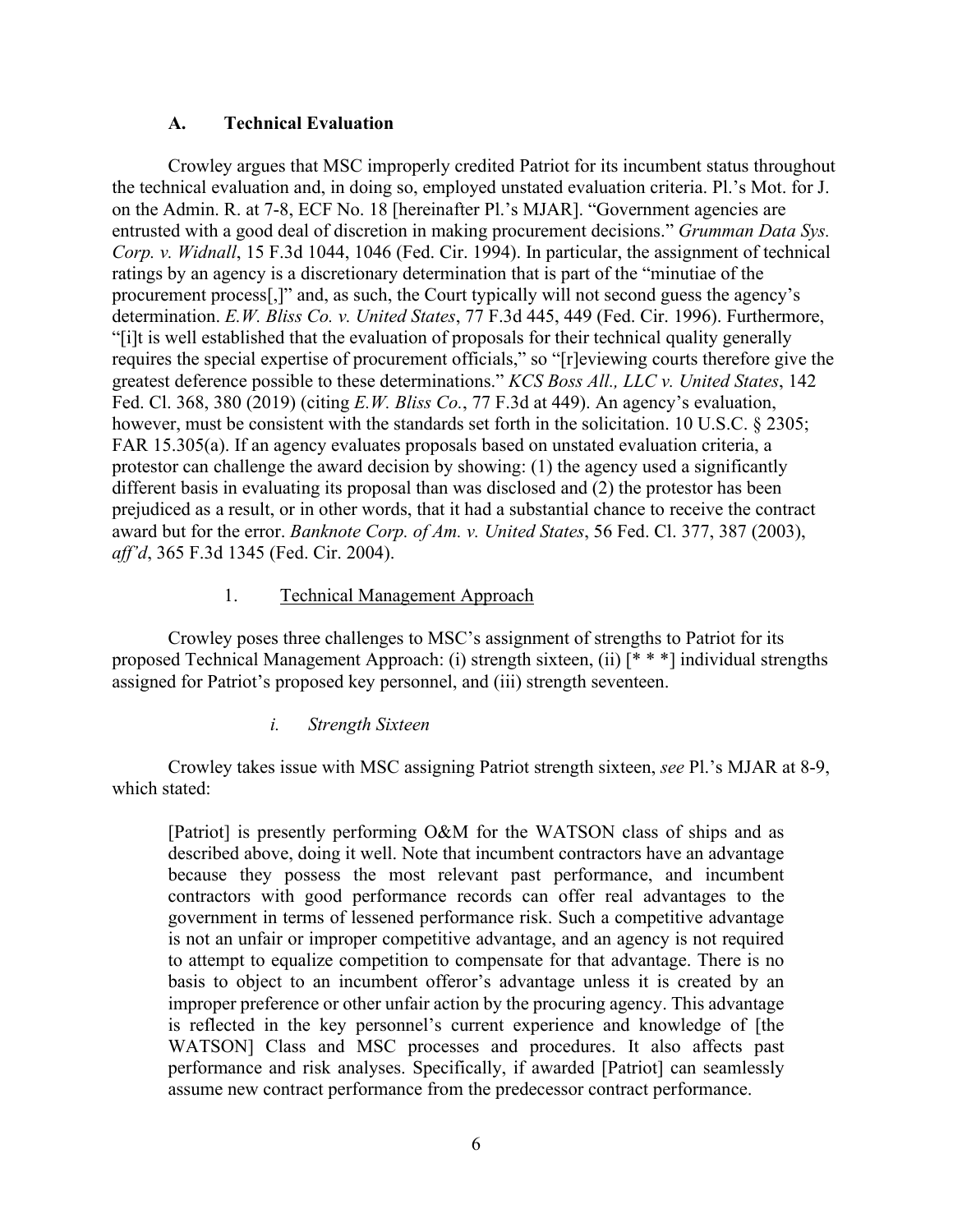AR 3716. By assigning this strength, Crowley argues that MSC "utilized Patriot's incumbency to create an unwarranted strength based upon how Patriot had performed on the incumbent contract" and employed unstated evaluation criteria by encompassing "past performance" and "transition" as criteria under the technical evaluation. Pl.'s MJAR at 8-9.

Crowley mischaracterizes MSC's considerations as employing unstated evaluation criteria. As Crowley acknowledges, *see* Pl.'s MJAR at 8, the solicitation expressly permitted MSC to consider the experience of an offeror's key personnel in the technical evaluation.<sup>[5](#page-6-0)</sup> One area of interest for the government under the Technical Management Approach included "[t]he relevance and benefits of the proposed Key Personnel whose qualifications, experience, education, expertise, percentage of time they dedicate, and skill levels exceed contract requirements in relation to their assigned roles." AR 506. The solicitation further advised that an adjectival rating would be assigned for the Technical Factor in consideration of the offeror's proposed approach and understanding of the requirements and whether the risk of unsuccessful performance was low. AR 507. Based on the stated evaluation criteria, MSC was within its discretion to assign this strength to Patriot for its proposed key personnel's experience, the relevance of the experience, and the resulting benefits to the government. The key personnel proposed by Patriot are largely the same personnel presently performing O&M services on the WATSON Class. *See* AR 2995, 3011. Therefore, it was unavoidable that MSC would consider Patriot's incumbency when evaluating the "relevance and benefits" of Patriot's proposed key personnel, their "experience" with the WATSON Class ships and MSC processes and procedures, and the impact on "the risk of unsuccessful performance." The solicitation criteria permitted this consideration. *See Forestry Surveys & Data v. United States*, 44 Fed. Cl. 493, 499 (1999) (stating an agency has "great discretion in determining the scope of an evaluation factor"). While MSC cannot unduly tip the scales in favor of an incumbent contractor, it may weigh the advantages offered by the incumbent via its relevant experience and performance with the contract subject matter. *Gulf Grp.*, 56 Fed. Cl. at 398.

MSC was also within its discretion to determine that Patriot's prior performance and ability to seamlessly assume contract performance provided a benefit to the government. The stated areas of interest in the solicitation permitted MSC to consider "[a]ny other aspect in the offeror's technical management approach that will provide a benefit to the government[.]" AR 506. The stated areas of interest also permitted MSC to consider "[t]he feasibility [that] the offeror's technical management approach will facilitate operations and result in a successful coordination/collaboration effort with the [g]overnment in a timely and effective manner." *Id*. Furthermore, in assigning an adjectival rating, MSC was permitted to consider the risk of unsuccessful performance. *See* AR 507. Thus, while past performance and transition, as characterized by Crowley, are not explicitly identified as evaluation criteria under the Technical Management Approach, under the stated areas of interests, it was reasonable for MSC to consider Patriot's "good performance records" as part of its technical evaluation and determine that they "c[ould] offer real advantages to the government in terms of lessened performance risk." AR 3716; *see ARINC Eng'g Servs., LLC v. United States*, 77 Fed. Cl. 196, 203 n.9 (2007) ("[I]ncumbent contractors with good performance records can offer real advantages to the

<span id="page-6-0"></span><sup>&</sup>lt;sup>5</sup> Crowley also benefitted from this consideration because MSC also credited Crowley for the experience of its proposed key personnel. *See* AR 3719-20.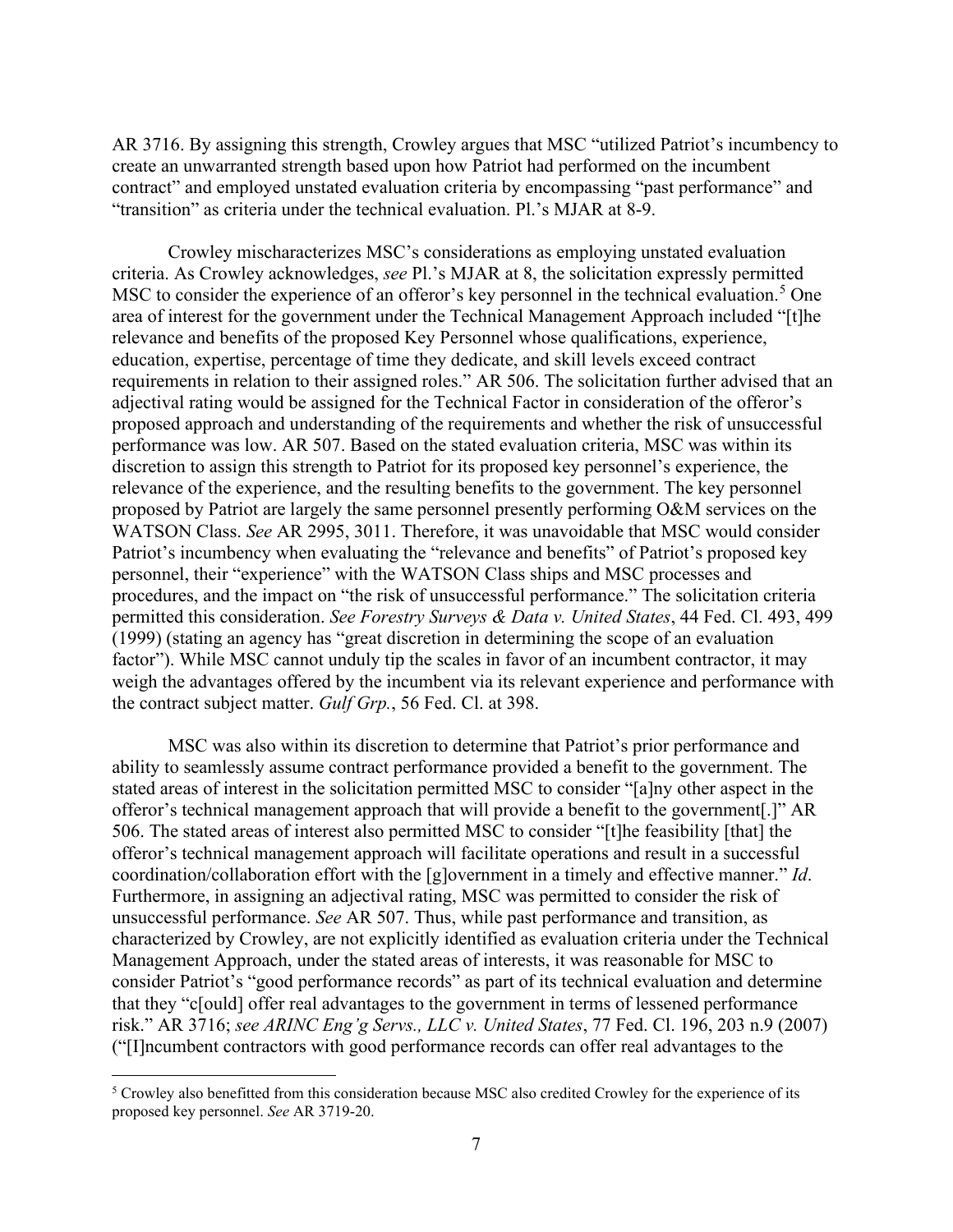government in terms of lessened performance risk; accordingly, proposal strengths flowing from [an offeror's] prior experience are proper considerations in selecting an awardee[.]") (citations omitted).

Aside from its consistency with the evaluation criteria, MSC's assignment of strength sixteen is supported by Patriot's proposal. In the Technical Management Approach portion of its proposal, Patriot stated that it intends to leverage its experience managing the same vessel class during the previous five-plus years and to scale up, improve, and refocus existing management practices to the new solicitation requirements. AR 2994-3005. Patriot's proposal lists the key principles that have contributed to Patriot's successful management of the WATSON Class, which Patriot states will continue, as well as the proposed tasks and objectives for meeting the new solicitation requirements. AR 2994-95. Thus, based on the record, MSC's assignment of strength sixteen was rational because it was consistent with the solicitation evaluation criteria and supported by Patriot's proposal. [6](#page-7-0)

# *ii. [\* \* \*] individual strengths assigned for proposed key personnel*

Crowley also challenges MSC's assignment of [\* \* \*] individual strengths to Patriot for each of its proposed incumbent personnel. Pl.'s MJAR at 11. To support its challenge, Crowley points to the following portion of MSC's Technical Management Approach comparison:

If [Patriot] had not offered [\* \* \*] incumbent personnel with present and seasoned WATSON Class experience, as shown by the above list of strengths for each, then [Crowley's] technical proposal would be slightly stronger than [Patriot's] proposal. Nonetheless, the incumbent personnel's experience provides the tipping point to make [Patriot's] technical proposal stronger. [Patriot's] incumbent personnel collectively reduce performance risk across the entire spectrum of performance in that the personnel are currently performing the RFP tasks. Thus, [Patriot's] proposal offers more benefit to the [g]overnment when its incumbent personnel are combined with [Patriot's] other strengths[.]

AR 3721-22. Crowley argues that assignment of these individual strengths was unreasonable because these strengths are based solely on Patriot's incumbency, are unearned, and reflect clear incumbent preference. Pl.'s MJAR at 11.

As explained above, the evaluation criteria in the solicitation permitted MSC to consider the qualifications, experience, and expertise of the proposed key personnel and any other aspects of the offeror's technical proposal that provide a benefit to the government, and to assign a

<span id="page-7-0"></span><sup>6</sup> Crowley also argues that MSC "presumed [Patriot would have a] risk-free transition based solely upon Patriot's incumbency." Pl.'s MJAR at 12. To the contrary, the record shows that MSC found "[Patriot's] *proposal* provided a better approach by increasing the likelihood of successful performance on this contract, without startup risks." AR 3723 (emphasis added). MSC's conclusion was based on Patriot's proposed approach, not "presumed" based on its incumbency. Further, MSC was rational to conclude that Patriot's proposed approach would not introduce "startup risks" because Patriot is the incumbent contractor currently performing the services and its proposal leveraged the benefits Patriot could provide due to its incumbent experience. MSC is not prohibited from considering advantages that incumbent offerors may provide. *See Gulf Grp.*, 56 Fed. Cl. at 398.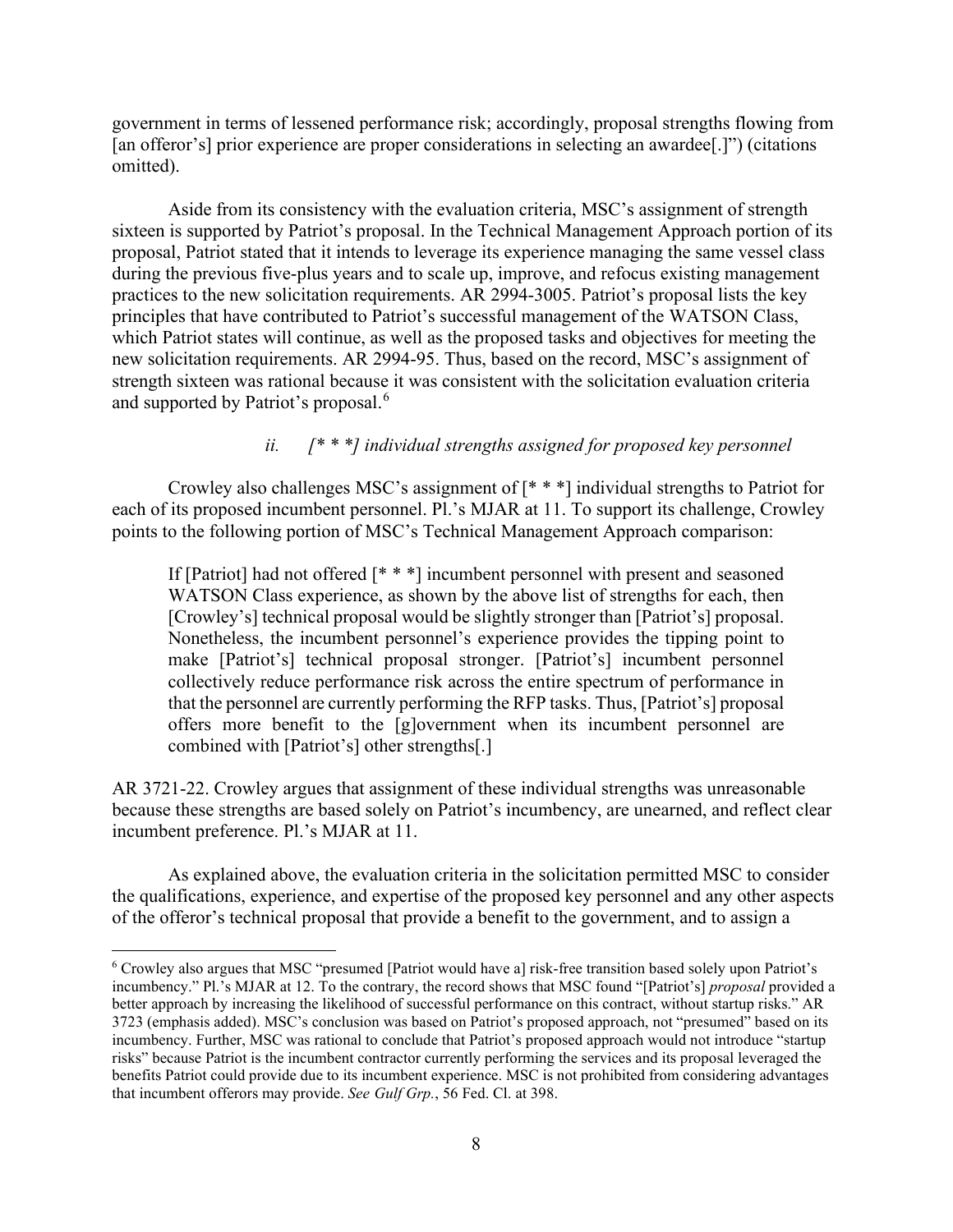strength when MSC determined that a strength was warranted. *See* AR 506, 3938. The solicitation defined a "strength" as "an aspect of an offeror's proposal that has merit or exceeds specified performance or capability requirements in a way that will be advantageous to the [g]overnment during contract performance." AR 3925. The technical evaluation report issued by the PPET also stated that "strengths" are typically assigned for "high quality personnel, facilities, organizational structures[,] and/or technical approaches that allow an offeror to perform the work cost effectively or at a higher level of quality." AR 3339.

In assigning these individual strengths, MSC determined that Patriot's proposed key personnel with WATSON Class experience made Patriot's proposal "stronger" and provided a benefit to the government by "collectively reduc[ing] performance risk across the entire spectrum of performance." AR 3721-22. Patriot's proposal provided that "most of the shoreside and shipboard senior management proposed have been with the [WATSON] class program for much of the current contract." AR 2995; *see* AR 3011. While the advantage of employing personnel experienced with the specific solicitation subject matter may be "inherent" for any incumbent contractor, MSC is not required to neutralize the competitive advantages that incumbent contractors, such as Patriot, enjoy simply because of their own circumstances. *WinStar Commc'ns, Inc. v. United States*, 41 Fed. Cl. 748, 763 (1998). Further, the administrative record shows, and Crowley ignores, that MSC explained its rationale for why Patriot's technical proposal and its proposed incumbent personnel were determined to provide greater benefit to the government. In this regard, MSC stated:

There are no weaknesses or deficiencies noted in the technical proposals submitted by [Patriot] or [Crowley]. Both offerors proposed many strengths in their technical management approaches that would benefit the government. [Crowley] proposed [\* \* \*]. However, [Patriot] offered [\* \* \*] personnel who possess prior WATSON LMSR O&M experience gained under the current WATSON O&M contract. The recent experience of [Patriot's] incumbent personnel, combined with [Patriot's] other strengths, makes [Patriot's] technical tradeoff proposal more beneficial to the [g]overnment than [Crowley's] proposal.

AR 3721. "The question is not whether the court would reach the same conclusions as the agency regarding the comparison of proposals, but, rather, whether the conclusions reached by the agency lacked a reasonable basis[.]" *Glenn Def. Marine*, 105 Fed. Cl. at 561. Here, MSC's assignment of [\* \* \*] individual strengths to Patriot for its proposed incumbent key personnel and their directly relevant and recent experience was consistent with the solicitation evaluation criteria and had a reasonable basis.

#### *iii. Strength Seventeen*

Crowley's final challenge to MSC's evaluation of the technical management approach relates to strength seventeen. Pl.'s MJAR at 9. Strength seventeen stated:

[Patriot] is presently performing O&M for the WATSON class of ships and has the inherent benefit of having trained crews already on each ship. This also benefits the [g]overnment by facilitating seamless and smooth operations, and we expect it will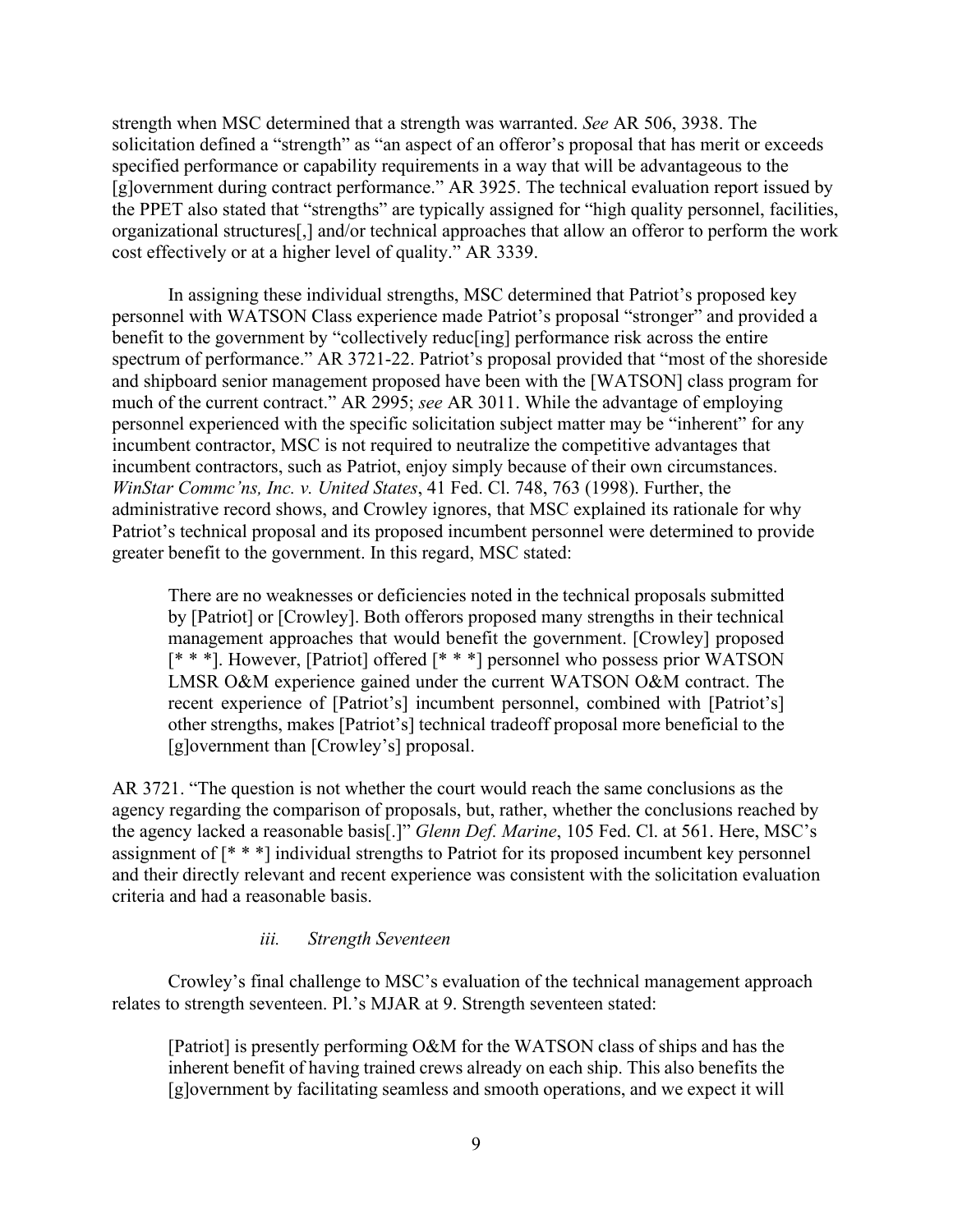result in a successful coordination/collaboration effort with the government, in a timely and effective manner.

AR 3716. Crowley argues that "[t]his is nothing more than a strength for incumbency in which MSC rewarded Patriot not for its proposed approach . . . but merely because Patriot had been successful in winning the predecessor contract<sup>[1]</sup>. Pl.'s MJAR at 9. Because only the incumbent could have its crew already on the ship, this strength, according to Crowley, "was not available to any other offeror." *Id.* at 10. This argument likewise fails because, not only does this strength explicitly reference and connect to the solicitation evaluation criteria, but it is also based on the contents of Patriot's proposal.

The solicitation permitted MSC to consider "[t]he feasibility [that] the offeror's technical management approach will facilitate operations and result in a *successful coordination/collaboration effort with the [g]overnment in a timely and effective manner*." AR 506 (emphasis added). Patriot's proposal stated that "most of the shoreside and shipboard senior management proposed have been with the [WATSON] class program for much of the current contract[,]" AR 2995, and "the crewmembers that will fill key positions on the next [WATSON] contract currently average 4-5 years of experience in those positions on the [WATSON] vessels[,]" AR 3011. Patriot also provided an extensive list of proposed key personnel in its proposal—a majority of whom are currently employed by Patriot for its incumbent contract performance. *See* AR 2990-93, 3066-162.

Considering Patriot's proposal against the evaluation criteria, MSC's assignment of strength seventeen is reasonably supported by the government's interest in a smooth transfer of ongoing operations from the incumbent contract to the new contract, and the benefits that the government would obtain from Patriot's proposed continued use of the "trained crews already on each ship." AR 3716. Further, just because this strength is "not available to any other offeror" does not render its assignment arbitrary or capricious. This strength directly correlates to the solicitation evaluation criteria and the contents of Patriot's proposal, and, within these parameters, MSC has broad discretion to determine that Patriot's proposed approach offers a real advantage over other proposals, and MSC is not required to neutralize this competitive advantage. *See One Largo Metro, LLC v. United States*, 109 Fed. Cl. 39, 74 (2013); *WinStar*, 41 Fed. Cl. at 763.

#### 2. Manning Approach

Crowley poses three challenges to MSC's assignment of strengths to Patriot for its proposed manning approach: (i) strength one, (ii) strength three, and (iii) MSC's comparison of Crowley's and Patriot's respective manning approaches.

#### *i. Strength One*

MSC assigned strength one to Patriot for the following: "As the incumbent, [Patriot] has maintained a gapped billet rate of [\* \* \*]." AR 3717. MSC determined that "[t]his demonstrates that the current manning methodologies, which [Patriot] intends to retain, are working in a very successful manner." *Id*. Crowley argues that, because Patriot's proposed manning approach did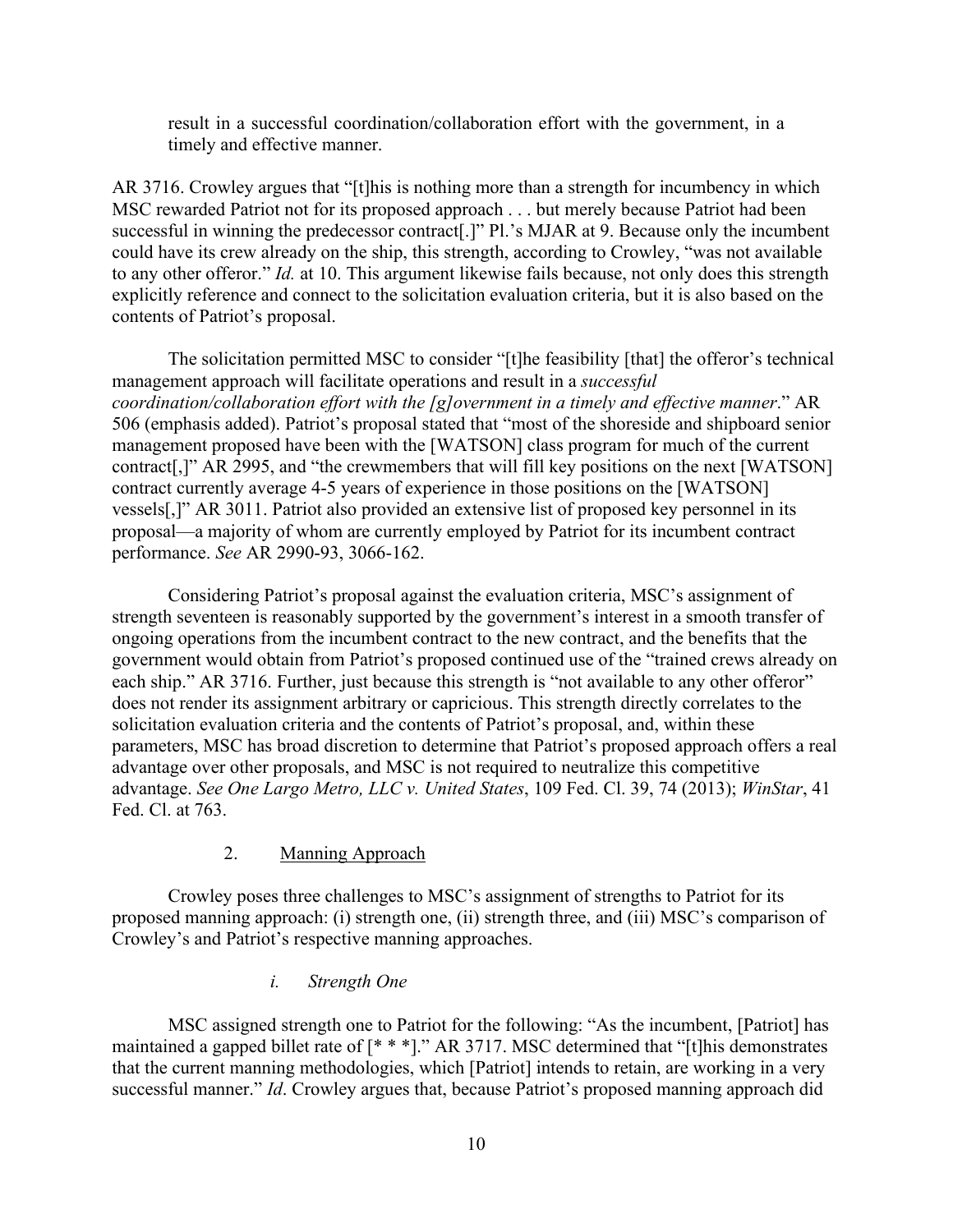not state its intention to retain the "manning methodologies" that resulted in this gapped billet<sup>[7](#page-10-0)</sup> rate from the incumbent contract, MSC made an unsupported assumption based on Patriot's incumbent performance that Patriot would continue the same manning approach. Pl.'s MJAR at 10. The record, however, shows that MSC did not make any unsupported assumptions by assigning this strength.

When evaluating Patriot's proposed manning approach, the evaluation criteria permitted MSC to consider Patriot's "past success of programs to indicate potential for future success." AR 506. Patriot's proposed manning approach stated that Patriot "[\* \* \*]." AR 3006. Patriot went on to describe in detail its approaches to [\* \* \*]. *See* AR 3006-15. These manning approaches described by Patriot in its proposal appear to reflect the approaches that Patriot utilizes on its incumbent contract, as well as its intention to continue and improve its approaches as needed to meet the solicitation requirements. *See, e.g.,* AR 3007 ("[\* \* \*]"); AR 3008 ("[\* \* \*]"); AR 3011 ("[\* \* \*]"); AR 3012 ("[\* \* \*]"); AR 3013 ("[\* \* \*]"); *id.* ("[\* \* \*]"); AR 3008 ("[\* \* \*]"). While Patriot does not explicitly state that it "intends to retain" the same gapped billet rate from the predecessor contract, the record shows that Patriot explicitly described how it planned to continue its current manning methodologies under the new contract, and MSC rationally assigned this strength to Patriot based on the evaluation criteria.

#### *ii. Strength Three*

Crowley next challenges strength three assigned to Patriot. *See* Pl.'s MJAR at 10-11. Strength three stated:

[Patriot] noted in its proposal that "most of the shoreside and shipboard senior management proposed have been with the [WATSON] class program for much of the current contract." Additionally, [Patriot] stated in regard[] to its port engineers that many "have been with the current MSC [WATSON] Class program since contract award in 2014." This will provide personnel at contract inception that are trained and receiving ongoing training on with [*sic*] MSC processes and/or WATSON Class technical specifics -- which ensures a ready level of technical proficiency, coupled with efficiency coming from familiarity when dealing with common issues as they arise. Put another way, it provides a greater systemic capability to reach back to recent issues that have occurred on the [WATSON] Class vessels and address them in a timelier manner.

AR 3717 (internal citations omitted). Crowley argues that MSC improperly credited Patriot because the portion of the strength that states "most of the shoreside and shipboard management proposed have been with the [WATSON] class program for much of the current contract" is contained in Patriot's technical management approach, not in the manning approach. Pl.'s MJAR at 10-11. Crowley further argues this strength was assigned "based on nothing more than [Patriot's] incumbent experience, unrelated to the evaluation criteria" and the strength does not reflect Patriot's proposed manning approaches or methods. *Id*. at 11.

<span id="page-10-0"></span> $7 A$  "billet" can mean a specific personnel position, assignment, or duty station which may be filled by one person. The term "gapped billet" is the difference between billets authorized and the current personnel onboard.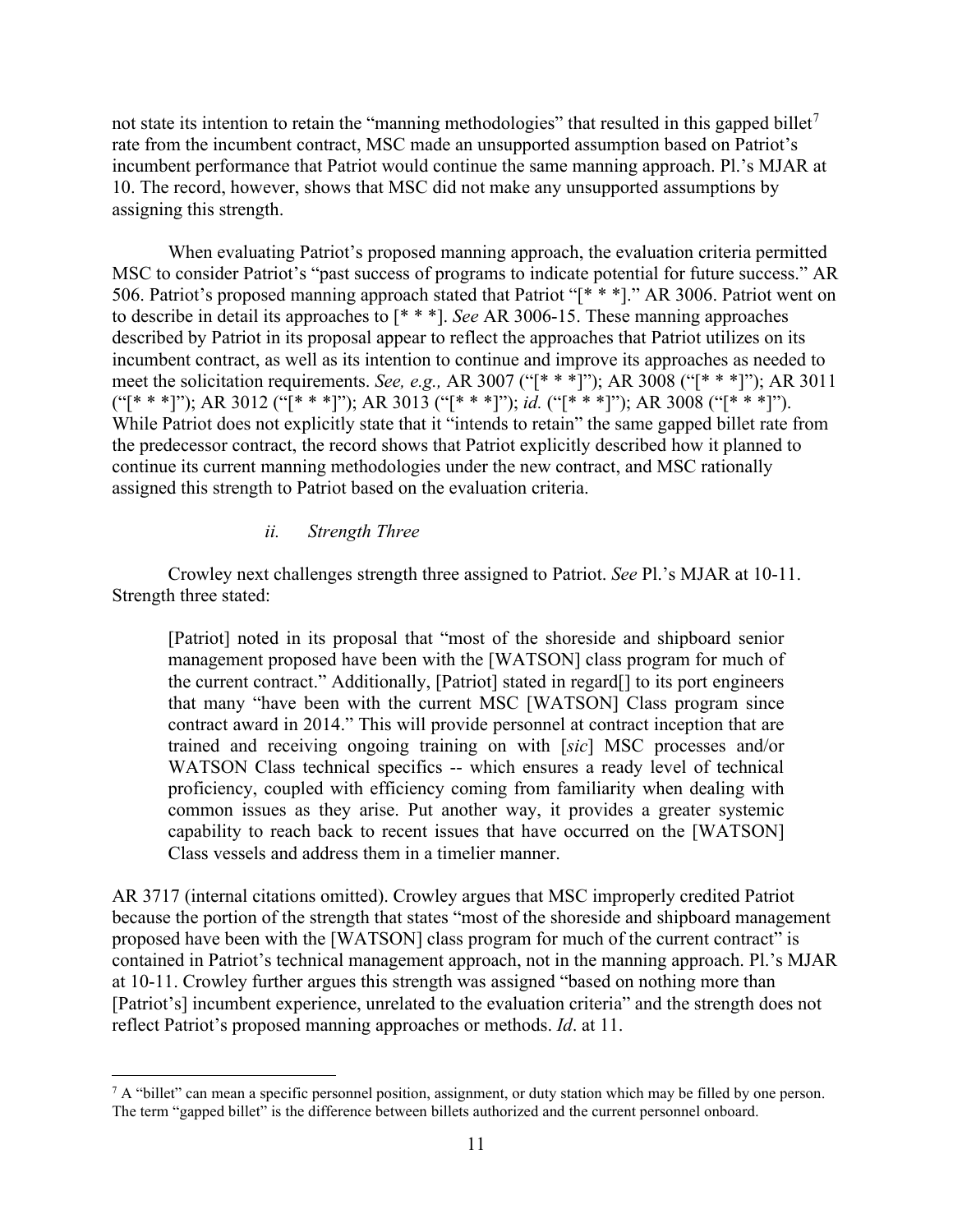Detrimental to this argument is the fact that the solicitation provides that the "entire Technical [F]actor will be evaluated as a single technical factor." AR 506. So, it was not unreasonable or improper for MSC to assign this strength to Patriot based on relevant information in Patriot's technical proposal irrespective of whether such information was included under the Technical Management Approach or Manning Approach. *Cf. Office Depot, Inc. v. United States*, 95 Fed. Cl. 517, 533 n.18 (2010) ("The general rule is that an agency is not precluded from considering an element of a proposal under more than one evaluation criterion where the element is relevant and reasonably related to each criterion under which it is considered.") (quotations omitted). Furthermore, for the manning approach, the evaluation criteria identified "retention" and "training" as areas of interest to the government. AR 506. As demonstrated by Patriot's proposal, and as discussed above, Patriot set forth in detail its current and planned approaches and methods for personnel recruitment, retention, and training. *See* AR 3008-15. Therefore, based on the solicitation evaluation criteria and Patriot's proposal, MSC was rational and within its discretion when it assigned this strength to Patriot.

#### *iii. MSC's Manning Approach Comparison*

Crowley also challenges MSC's comparison of Crowley's and Patriot's respective manning approaches. MSC's comparison stated:

[Crowley] and [Patriot] were both recognized for possessing several manning approach strengths. Against [Crowley's] advantage in number of strengths, we balanced [Patriot's] incumbent advantage of already manning the WATSON Class vessels and shore support establishment, and having done so successfully during the incumbent contract period. On balance, we believe that slightly outweighs [Crowley's] well-stated program.

AR 3723. Crowley argues that "Patriot's incumbent status was the deciding factor" in this comparison. Pl.'s MJAR at 13. The Court, however, is not persuaded that Patriot's incumbent status was the deciding factor. Instead, MSC's conclusion was consistent with the solicitation evaluation criteria and supported by Patriot's proposal.

The solicitation evaluation criteria stated that MSC had an interest in crew recruitment and retention, an offeror's past success with crew retention programs, and any other aspect of an offeror's manning approach that provided a benefit to the government. AR 506. Patriot's proposal included a detailed manning approach, which, not surprisingly, reflected various recruitment and retention approaches that it utilizes on the incumbent contract. AR 3006-15. Where an incumbent contractor's proposal exhibits its experience and resources naturally derived from performance on the incumbent contract, it may be difficult to distinguish the incumbent's advantages based solely on incumbent *status* from those advantages derived from performance on the incumbent contract. In this case, since Patriot leveraged its incumbent experience and resources throughout its proposed manning approach, MSC did not simply rely on Patriot's incumbent *status* as the deciding factor but instead credited Patriot for its inherent incumbent advantages as illustrated in its proposal, which naturally included "already manning the [WATSON] Class vessels and shore support establishment[.]" AR 3723. Under these circumstances, MSC is permitted to recognize the natural advantages that Patriot possesses and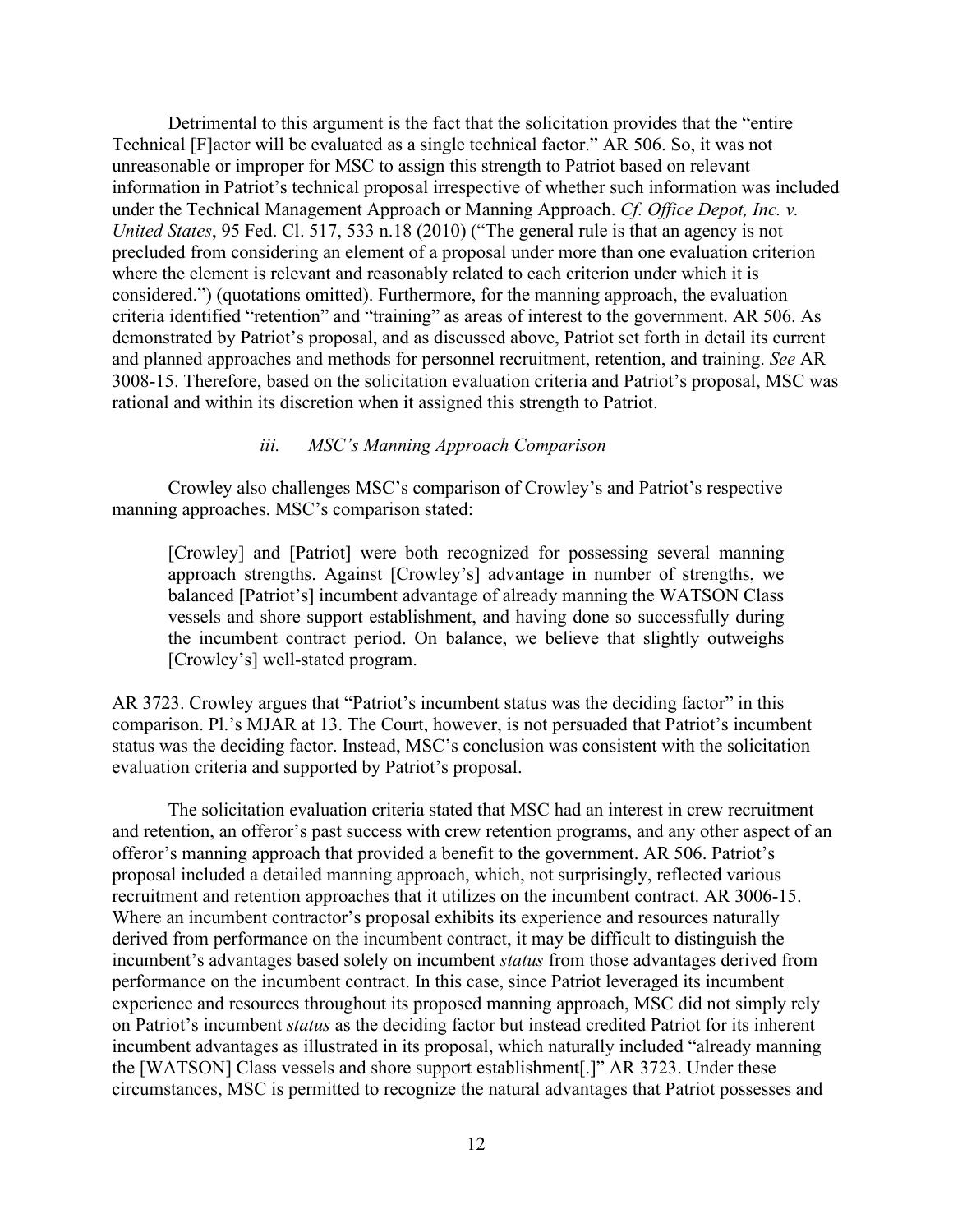conclude that Patriot's proposed manning approach provides greater benefit to the government than Crowley's proposed approach. *Omega World Travel*, 54 Fed. Cl. at 575; *see E.W. Bliss Co.*, 77 F.3d at 449; *Comput. Scis. Corp.*, 51 Fed. Cl. at 311; *see also Vantage Assocs., Inc. v. United States*, 59 Fed. Cl. 1, 19 (2003) ("The wide discretion afforded contracting officers extends to a broad range of procurement functions, including the determination of what constitutes an advantage over those proposals.").

# 3. Other challenges to MSC's technical evaluation

Crowley also asserts that MSC improperly relied upon Patriot's incumbency when assessing risk in the trade-off analysis. *See* Pl.'s MJAR at 13-14. As part of the trade-off analysis, the SSAC assessed risk as a separate consideration from the technical, past performance, and price factors. *See* AR 3711-12. As part of this assessment, the SSAC considered "the degree to which an offeror's proposed approach to achieving the technical factor may involve risk of disruption of schedule, degradation of performance, the need for increased [g]overnment oversight, and/or the likelihood of unsuccessful contract performance." AR 3712. For Patriot, the SSAC determined:

[Patriot] is the incumbent for this contract. Its present performance is overall well rated. Its past performance and known management, and management practices, minimize the known or anticipated performance risk factors.

AR 3717. Crowley argues that this determination is based on Patriot's incumbent status alone, as opposed to Patriot's proposed technical approach. Pl.'s MJAR at 13. While SSAC's determination does not explicitly reference Patriot's proposal, the definition of risk as set forth in SSAC's award recommendation involved an assessment of Patriot's "proposed approach," AR 3712, and Patriot's proposed approach was replete with direct references to its performance on the incumbent contract. *See* discussion *supra* section III.A.2.i; *see also* AR 2994 (discussing the key principles that have contributed to its success); AR 3040 ("While [Patriot] can draw recent and relevant examples of past performance from across its fleet contractor-operated MSC . . . vessels, no other contract would match the recency and relevancy of our 5+ years of performance successes with the [WATSON] Class LMSR contract."). Thus, SSAC's determination, as summarized in the risk portion of its award recommendation, is supported by Patriot's proposal, and the Court will not disturb its determination. *See Banknote*, 56 Fed. Cl. at 381 (stating that this Court is in no position to second-guess an agency's discretionary determinations that involve highly technical matters).

Crowley's last challenge to the technical evaluation is that MSC "ignored and downplayed multiple benefits of Crowley's technical proposal" in the Technical Management Approach comparison. Pl.'s MJAR at 14-15. To support its position, Crowley lists an array of purported benefits that it claims MSC failed to identify in its evaluation. *Id.* The Court, however, does not accept Crowley's invitation to second guess MSC's evaluation of Crowley's proposal and determine what aspects of Crowley's proposal would benefit the government. Rather, it is within MSC's broad discretion to determine which bid is the most advantageous to the government. *See Lockheed Missiles & Space Co., Inc. v. Bentsen*, 4 F.3d 955, 959 (Fed. Cir. 1993). Indeed, the record shows that MSC identified areas where Crowley's proposal provided a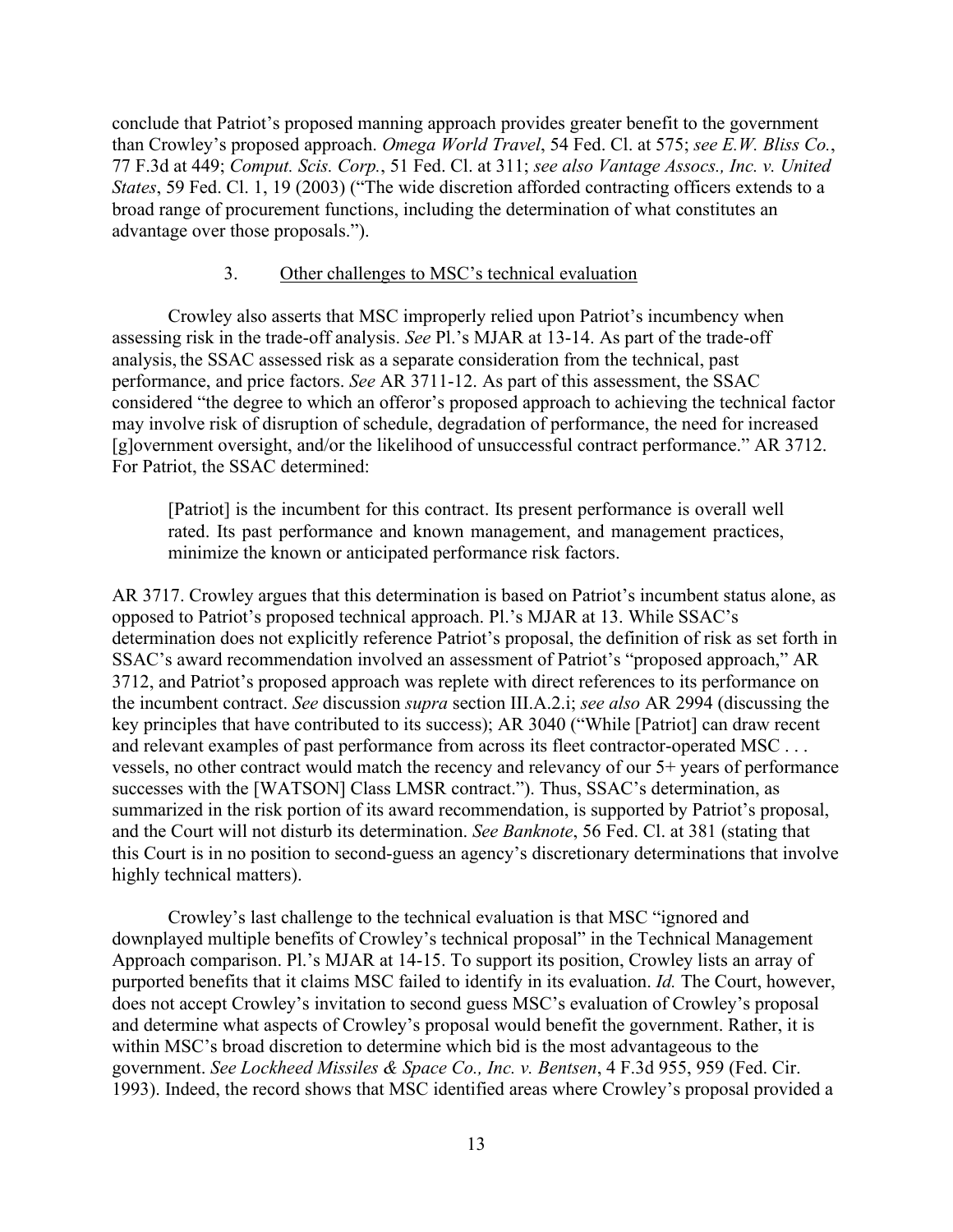benefit to the government. *See* AR 3719-21. Crowley's argument that MSC failed to give credit for other aspects of its proposal which *Crowley* considers beneficial to the government amounts to mere disagreement with MSC's technical evaluation and does not provide grounds for the Court to disturb it. *See Avtel Servs., Inc. v. United States*, 70 Fed. Cl. 173, 218 (2006) ("[A] protestor's mere disagreement with the agency's evaluation determination does not provide a basis for sustaining the protest.") (quotations omitted).

# **B. Past Performance Evaluation**

To advance its underlying premise that MSC improperly favored preservation of the incumbent contractor, Crowley next challenges MSC's past performance evaluation on the grounds that MSC ignored the context of Crowley's and Patriot's past performance data in the Contractor Performance Assessment Reporting System ("CPARS"), unequally applied the solicitation evaluation criteria when determining the relevance of past performance efforts, and failed to consider past performance data that Crowley submitted with its proposal. Pl.'s MJAR at 16-32. In general, an agency is afforded very broad discretion when it determines whether and to what extent an offeror's past performances instill confidence that the offeror will successfully perform and meet the needs of the contracting agency. *Vectrus Sys. Corp. v. United States*, 154 Fed. Cl. 29, 41 (2021). An agency's past performance evaluation will not be disturbed unless it is unreasonable, inconsistent with the terms of the solicitation, or in violation of applicable statutes or regulations. *Fort Carson Support Servs. v. United States*, 71 Fed. Cl. 571, 599 (2006); *see Al Andalus Gen. Conts. Co. v. United States*, 86 Fed. Cl. 252, 262 (2009); *see also Univ. Rsch. Co., LLC v. United States*, 65 Fed. Cl. 500, 506 (2005); *JWK Int'l Corp. v. United States*, 52 Fed. Cl. 650, 659 (2002). In this case, the record demonstrates that MSC's past performance evaluation was reasonable, consistent with the stated evaluation criteria, and compliant with applicable law, and, therefore, the Court will not disturb it.

# 1. Evaluation of CPARS

Crowley argues that MSC's past performance evaluation was arbitrary and violated the FAR because it failed to consider the "context" of the offeror's past performance data. Pl.'s MJAR at 17, 19. FAR 15.305(a)(2)(i) sets forth requirements for how agencies should conduct past performance evaluations and, in relevant part, provides:

Past performance information is one indicator of an offeror's ability to perform the contract successfully. The currency and relevance of the information, source of the information, context of the data, and general trends in contractor's performance shall be considered.

Crowley posits that the "context" of past performance data that is stored in the CPARS is found in the narratives that explain the circumstances of the offeror's performance. Pl.'s MJAR at 19. Therefore, Crowley argues that MSC is required by FAR 15.305(a)(2)(i) to review the CPARS narratives—not just the adjectival ratings—and that MSC failed to do so. *Id*. at 19-23.

The Court is not persuaded by Crowley's interpretation of FAR  $15.305(a)(2)(i)$ . This clause affords MSC considerable discretion in deciding what data is most relevant for the past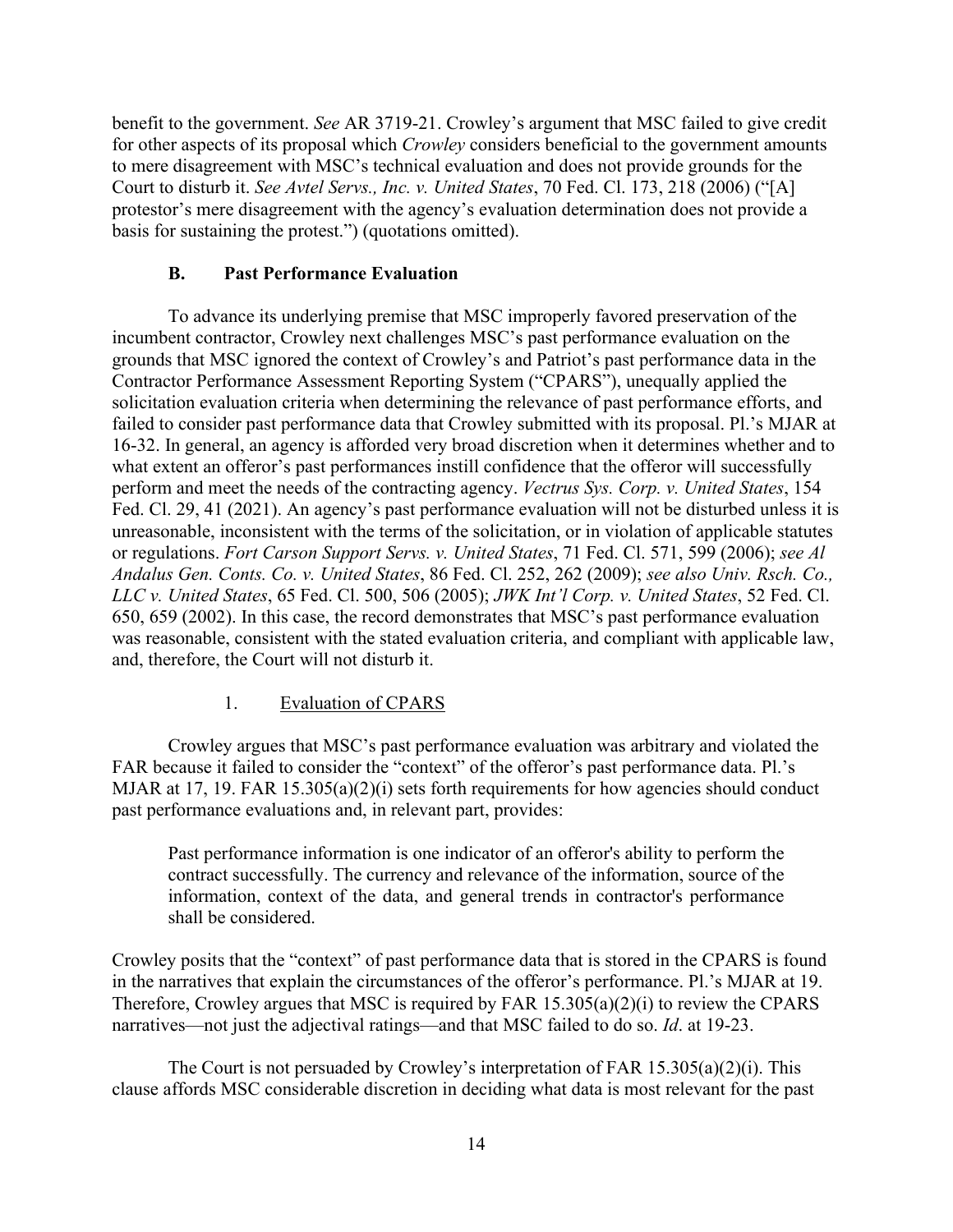performance evaluation. *Seaborn Health Care, Inc. v. United States*, 101 Fed. Cl. 42, 51 (2011). It does not by its terms require MSC to review the CPARS narratives, nor does it require MSC to consider whether the CPARS narratives justify the corresponding adjectival ratings. Further, it does not mandate that "the context of the [past performance] data" be derived from the CPARS narratives. *See* FAR 15.305(a)(2)(i). Instead, it provides latitude to MSC to select a method for evaluating offerors' past performance. *See Vanguard Recovery Assistance v. United States*, 101 Fed. Cl. 765, 784 (2011) ("The deference owed to the procuring agency extends not just to the actual rating, but also to its selection of a method for evaluating offerors' past performance.") (internal quotations omitted). In this regard, the solicitation set forth the methods that MSC would use to evaluate past performance. AR 507. Similarly, the methods described in the solicitation likewise did not require MSC to use the CPARS narratives, and instead provided MSC discretion. *See id*. ("The [g]overnment *may* use data provided in the offeror's proposal . . . in addition to data obtained from other sources such as the Past Performance Information Retrieval System (PPIRS), CPARS, etc.") (emphasis added). Because neither the FAR nor the solicitation required MSC to review the CPARS narratives in conducting its past performance evaluation, Crowley's argument fails.<sup>[8](#page-14-0)</sup>

Crowley further argues that MSC's past performance evaluation was arbitrary because MSC "failed to consider significant negative past performance information regarding Patriot's incumbent contract and 5301 contract."<sup>[9](#page-14-1)</sup> Pl.'s MJAR at 23. Crowley asserts that, had MSC considered Patriot's CPARS narratives, MSC "would have concluded that Patriot's past performance did not warrant a rating of Substantial Confidence." *Id.* at 25. To support its argument, Crowley directs the Court to various excerpts in Patriot's CPARS narrative for the incumbent contract that it argues contain negative information about Patriot's past performance. *See* AR 3648 ("[\* \* \*]"); AR 3649 ("[\* \* \*]"); *id*. ("[\* \* \*]"). However, in its argument, Crowley focuses only on the negative information contained in Patriot's CPARS narratives. *See* Pl.'s MJAR at 24. The fact that the narrative reflects that Patriot's past performance may have been imperfect does not render MSC's "Substantial Confidence" rating arbitrary. When viewed in full, the narratives explain how Patriot's performance improved and how Patriot was able to overcome the challenges. *See* AR 3647 ("[\* \* \*]"); AR 3649 ("[\* \* \*]"); *id.* ("[\* \* \*]").

Regarding Patriot's 5301 contract, MSC acknowledged Patriot's "[\* \* \*]" ratings and downward performance trend in its evaluation. AR 3520 ("[\* \* \*]"); *id*. ("[\* \* \*]"). In weighing its assessment of the 5301 contract against Patriot's overall past performance, MSC found this negative information was offset by the positive information on the more relevant incumbent contract. *Id.* In this regard, MSC articulated:

The quality of the [o]fferor's contracts gives the government a high expectation the offeror will successfully perform the contract because quality ratings combined a mix of exceptional, very good, satisfactory[,] and marginal ratings. However, the weight given to [the incumbent contract] and [the 5301 contract] for quality ratings

<span id="page-14-0"></span><sup>&</sup>lt;sup>8</sup> Although not required, the record shows that MSC did consider CPARS narratives, at least in part, in its past performance evaluation, including with respect to Crowley. *See* AR 3444-45, 3447, 3464; *see also* AR 3471, 3473.

<span id="page-14-1"></span><sup>&</sup>lt;sup>9</sup> Patriot's 5301 contract was a government reference contract submitted by Patriot as part of its past performance proposal. The scope of this contract consisted of O&M of four large, medium-speed vessels for MSC. AR 3050.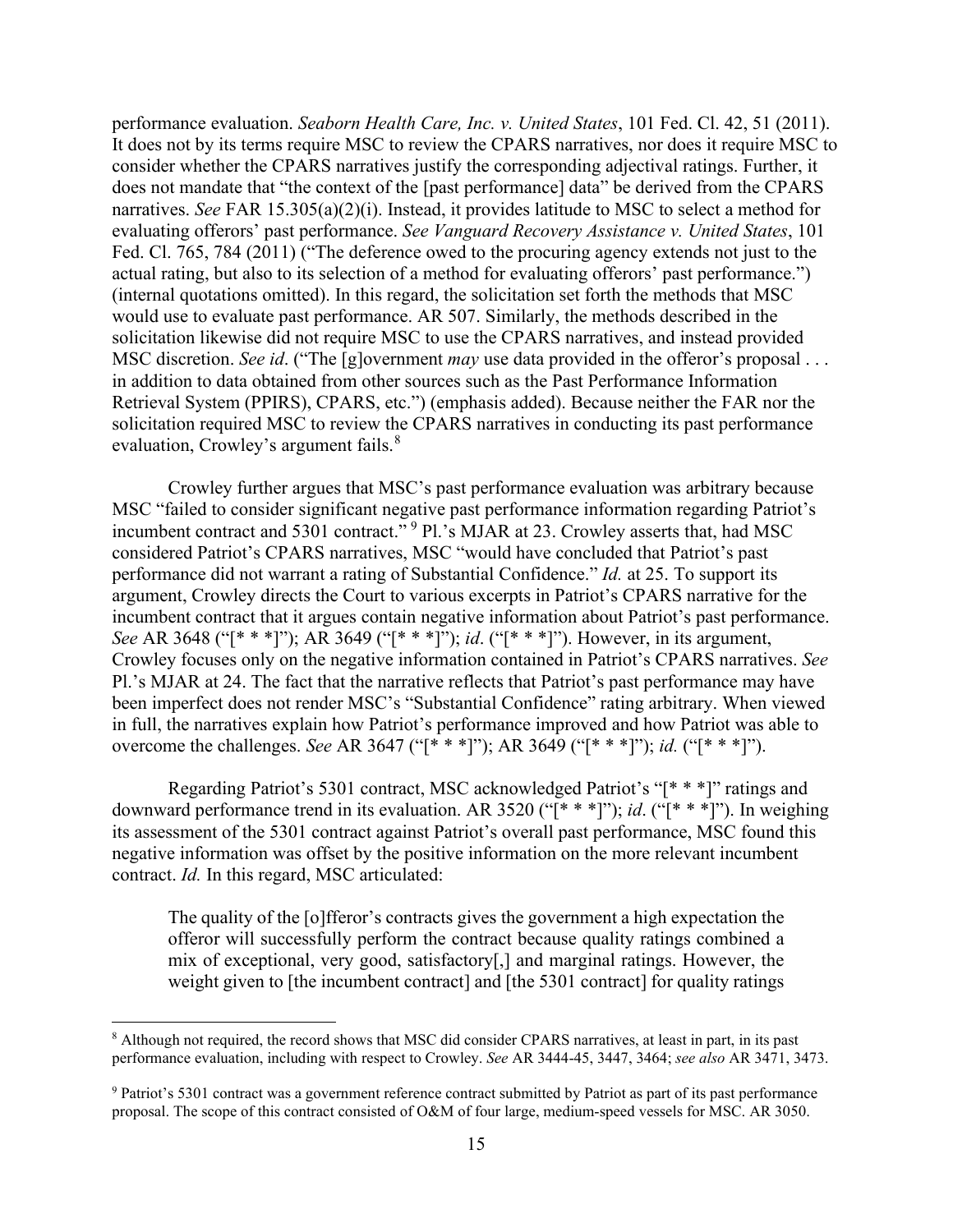were high and medium weight, because they were "very relevant" and "relevant[,]" respectively. The positive effects on the confidence ratings by the quality ratings of "[\* \* \*]" on the very relevant [incumbent contract] more [than] offsets the weakening effects on the confidence rating by the  $[$ <sup>\*</sup> \*  $]$ <sup>\*</sup> quality ratings received on the less relevant [5301 contract]. Thus, the evaluators assigned a low substantial confidence rating.

AR 3520-21, 3555. As shown above, and contrary to Crowley's contention, the record demonstrates that MSC considered Patriot's negative past performance information and weighed such information against other positive past performance information derived from Patriot's CPARS. The Court will not disturb MSC's past performance evaluation on these grounds.

Crowley's argument that MSC "ignored" the CPARS narrative for Crowley's ROCON contract is likewise unavailing. Pl.'s MJAR at 25. As stated above, MSC was not required by the FAR or the solicitation to review the CPARS narratives in its past performance evaluation. Further, the role of the Court is not to determine what MSC could have done in its evaluation; rather, it is to determine whether MSC had a rational basis for what it did. *Motor Vehicle Mfrs.*, 463 U.S. at 43. Here, MSC had a rational basis. In its overall confidence rating for Crowley, MSC articulated:

Based upon the reference contracts; CDRs and USCG 835s, 2692s; and CPARS, in the [judgment] of the evaluators, the confidence rating for this offeror is **Satisfactory Confidence**. The [g]overnment has a reasonable expectation that the offeror will successfully perform the required effort because the contract provided by the offeror as a reference was evaluated as being recent and relevant with an associated high quality of performance. However, the [g]overnment could not conclude a higher confidence rating because the [ROCON] contract was evaluated as being the most relevant contract evaluated and the [ROCON] contract had [\* \* \*] quality of performance, which in the judgment of the PPET does diminish the [government's] overall [confidence] rating[.]

AR 3447 (emphasis in original). The FAR defines a "[\* \* \*]" rating as "[\* \* \*]" and where "[\* \* \*]." FAR 42.1503; *see* AR 3568. Given that Crowley received [\* \* \*] ratings for its ROCON contract and that MSC determined that Crowley's ROCON contract was "the most relevant contract evaluated," MSC had a rational basis for assigning Crowley an overall "Satisfactory" confidence rating. Crowley's "mere disagreement" is not enough to disturb MSC's decision. *See Blackwater Lodge & Training Ctr., Inc. v. United States*, 86 Fed. Cl. 488, 514 (2009).

#### 2. Relevancy of Crowley's ROCON contract

In its proposal, Crowley submitted two past performance efforts—the BOBO contract<sup>[10](#page-15-0)</sup> and the Hapag Lloyd contract—for evaluation by MSC. AR 2555-61, 3440-45. In addition to

<span id="page-15-0"></span> $10$  Crowley's BOBO contract was a government reference contract submitted by Crowley as part of its past performance proposal. The scope of this contract consisted of full ship management and operation of six vessels five BOBO Class vessels and the USNS STOCKHAM—for MSC. AR 2555-57.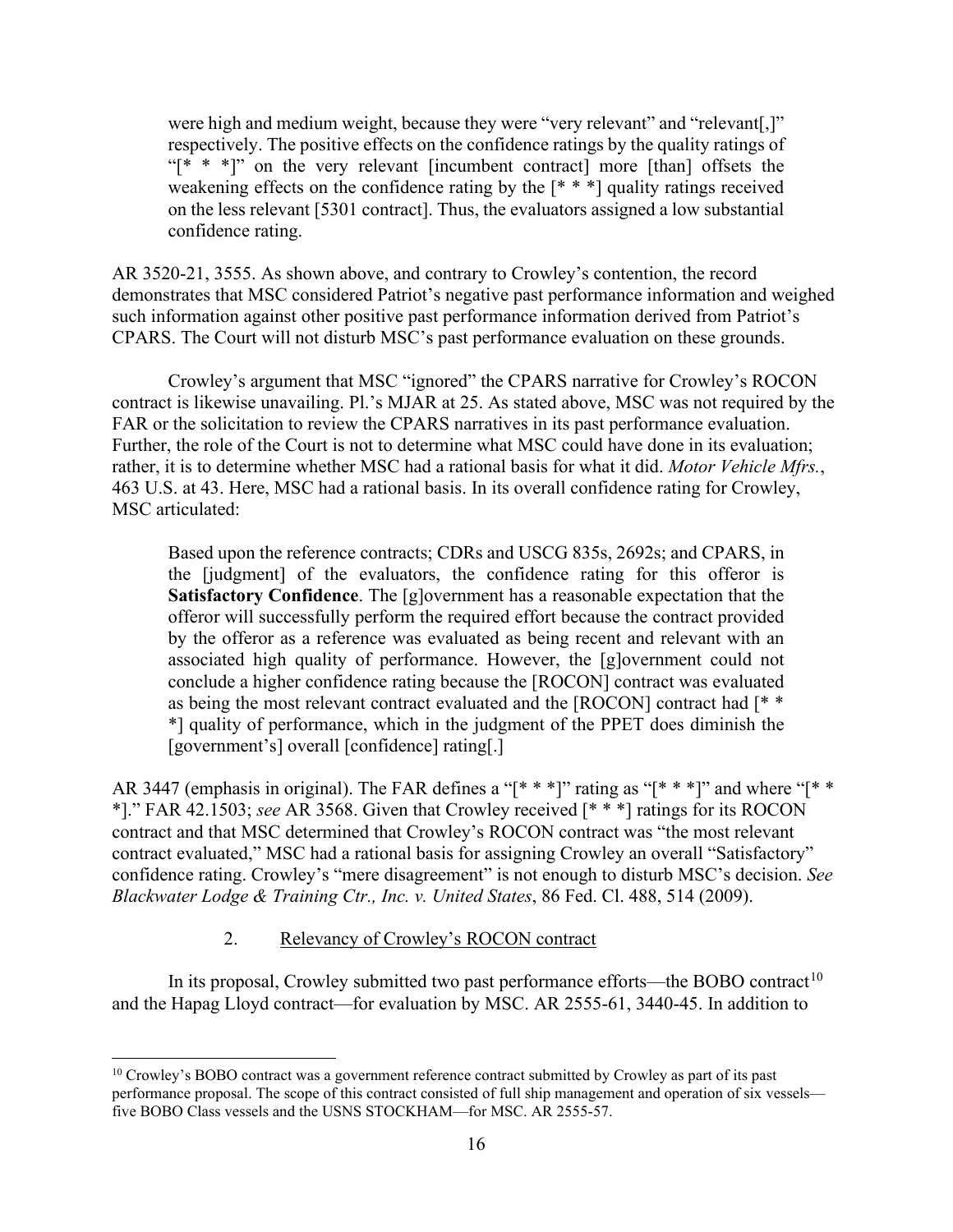evaluating the submitted reference contracts, as part of the past performance evaluation, the solicitation provided:

The Past Performance evaluation *will assess CPARS, if any had been completed, that did not correspond to a contract submitted by an offeror*. The Past Performance Evaluation Team (PPET) will review these CPARS contracts, *and their associated ratings, to determine whether each could affect the overall confidence ratings*. When the PPET determine[s] CPARS ratings for a contract could not affect the overall confidence rating, the contract will not be evaluated further. When the PPET determine[s] a CPARS contract could affect the overall confidence rating, *then relevance* will also [be] evaluated so the contract can be factored into the overall confidence rating.

AR 507 (emphasis added). After its initial evaluation, and consistent with the solicitation terms above, MSC identified a CPARS for another contract—the ROCON contract—that "did not correspond to a contract submitted" by Crowley. AR 3445-47; *see* AR 4631. Because Crowley had received "[\* \* \*]" ratings on the ROCON contract, MSC determined that it "could affect [Crowley's] overall confidence ratings" and thus proceeded to determine its relevancy. AR 3445-46. Crowley argues that MSC acted irrationally when it determined that Crowley's ROCON contract was "Relevant" for the purposes of evaluating past performance. Pl.'s MJAR at 26*.* 

The relevance of past performance information is a determination for the agency to make based on the evaluation criteria set forth in the solicitation. FAR 15.305(a)(2)(ii) ("The source selection authority shall determine the relevance of similar past performance information."). Under the adjectival rating system used in the instant solicitation, a contract would be deemed "Relevant" if the "[p]resent/past performance effort involved similar scope and magnitude of effort and complexities this solicitation requires." AR 508. The record shows that MSC first determined Crowley's ROCON contract to be "Very Relevant." AR 3445-46. However, in its FPR, Crowley explained its position that the ROCON contract was "Not Relevant," stating:

[Crowley] did not submit a past performance data sheet for [the ROCON contract]. A business decision was made that this contract is not relevant in scope, magnitude, and complexity. The vessels on this contract are in Reduced Operating Status, three are steam ships, and the one that is gas turbine has a very rare and outdated Russian gas turbine engine. They are stateside, and normally only activated for sea trials.

AR 2562. In receipt of Crowley's position, MSC further assessed the differences between the ROCON contract and the solicitation requirements and concluded that the ROCON contract was "less relevant than was initially determined" but still "Relevant," contrary to Crowley's preferred rating of "Not Relevant." AR 3499-500. In reaching the conclusion, MSC explained as follows:

First, [the ROCON] contract and the solicitation possess almost exactly the same mission, cargo type, contract length, contract terms and conditions. Second, the number of vessels and propulsion type are comparable with minor differences. However, operational tempo, five and one-year contract values are significantly different from the solicitation because the vessels were not operated in the same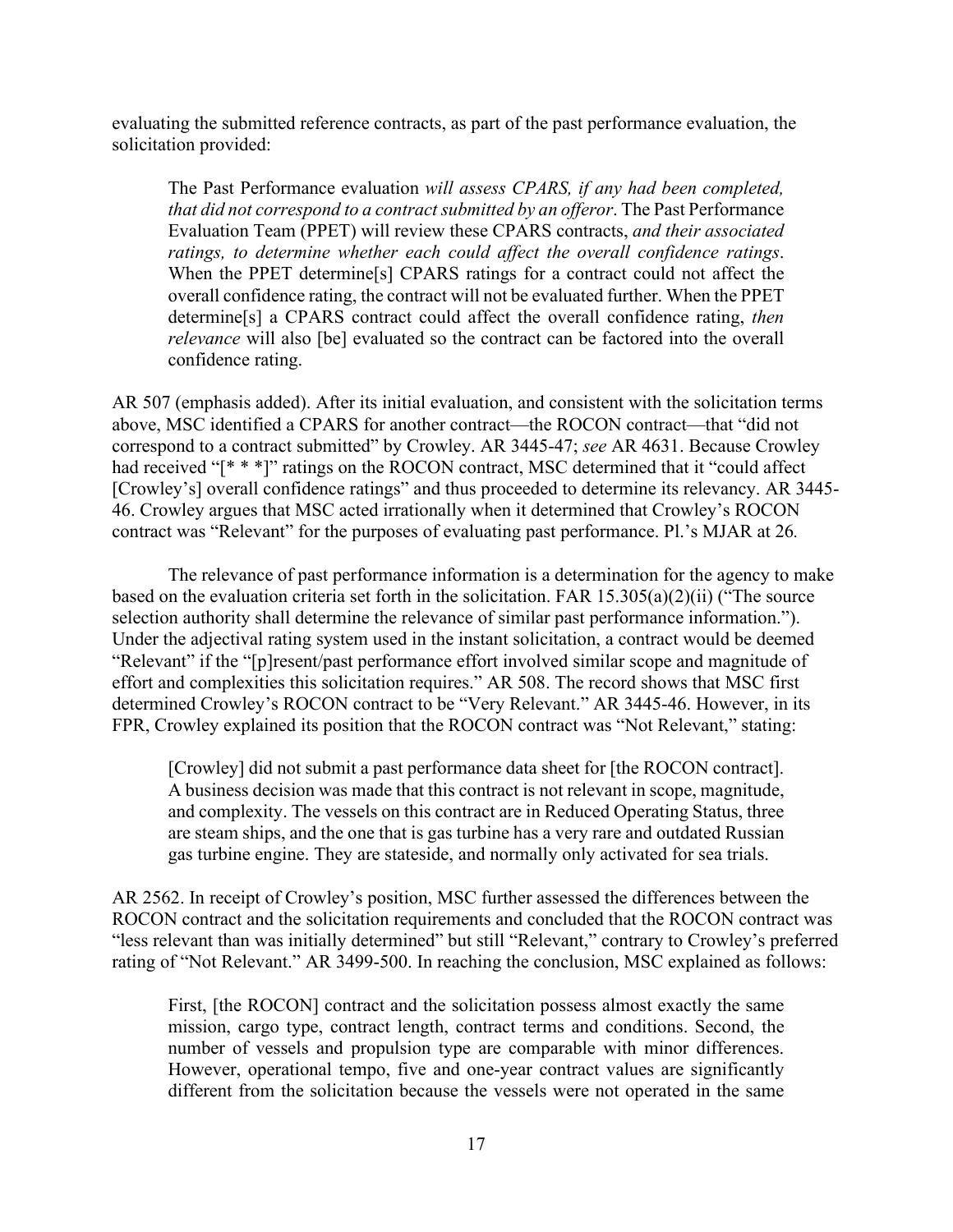type of ROS environment the [WATSON] vessels incur and the one-year contract value does not even equal half of the [WATON's] one-year value. In light of the significant differences (operational tempo, and contract value (five and one-year)) and minor differences (number of vessels, and propulsion type), the PPET could not conclude the contract involved essentially the same[] scope, magnitude and complexity this solicitation requires. Nonetheless, the contract operational tempo and contract values are the only areas that were significantly different from the solicitation. Every other area was very comparable and any differences were deemed minor. So while the PPET team could not say the contract involved essentially the same scope, complexity, and magnitude of effort; it was apparent all other contract characteristics indicated the contract involved similar scope, complexity and magnitude, which make it "Relevant."

AR 3546-47. As shown above, MSC's relevancy determination is based on the evaluation criteria in the solicitation and has a rational explanation. MSC's determination is afforded deference, and the Court will not second guess it. *See E.W. Bliss Co.*, 77 F.3d at 459; *Glenn Def. Marine (Asia), PTE Ltd. v. United States*, 720 F.3d 901, 911 (Fed. Cir. 2013) ("The [agency's] determination of relevance is owed deference as it is among the minutiae of the procurement, which this court will not second guess.") (quotations omitted).

# 3. Unequal treatment of Crowley's ROCON contract and Patriot's USNS MARTIN contract

Crowley argues that MSC treated it unequally by evaluating Crowley's ROCON contract and not evaluating Patriot's USNS MARTIN contract, which Crowley states is a contract for the same services on the same vessel for the same agency. Pl.'s MJAR at 26, 29. FAR 1.102-2(c)(3) requires impartial and fair treatment to all government contractors. "Equal treatment, however, does not require that all proposals be treated the same." *Mil-Mar Century Corp. v. United States*, 111 Fed. Cl. 508, 530 (2013). To prevail on a claim for unequal treatment, a bid protestor must show that the instance of unequal treatment was prejudicial. *WellPoint Mil. Care Corp. v. United States*, 953 F.3d 1373, 1378 (Fed. Cir. 2020); *see also Office Design Grp. v. United States*, 951 F.3d 1366, 1372 (Fed. Cir. 2020).

The solicitation stated that MSC would assess completed CPARS for contracts that did not correspond to a contract submitted by an offeror in its past performance proposal when MSC determined that the CPARS rating for the undisclosed contract "could affect the [offeror's] overall confidence ratings." AR 507. If MSC determined that the CPARS ratings could not affect the offeror's overall confidence ratings, then "the contract [would] not be evaluated further." *Id.* As explained earlier, MSC rationally determined that Crowley's ROCON contract could affect Crowley's overall confidence rating because Crowley received a "[\* \* \*]" rating. AR 3445. As a result, MSC continued its evaluation of Crowley's performance on the ROCON contract. Similar to Crowley and its ROCON contract, Patriot did not submit its USNS MARTIN contract as part of its past performance proposal. *See* AR 2909, 3518-20. However, unlike Crowley on its ROCON contract, Patriot received a "[\* \* \*]" rating for its USNS MARTIN contract. AR 4679. It follows that, based on the terms of the solicitation, had MSC identified Patriot's USNS MARTIN contract as part of its past performance evaluation, MSC could have decided not to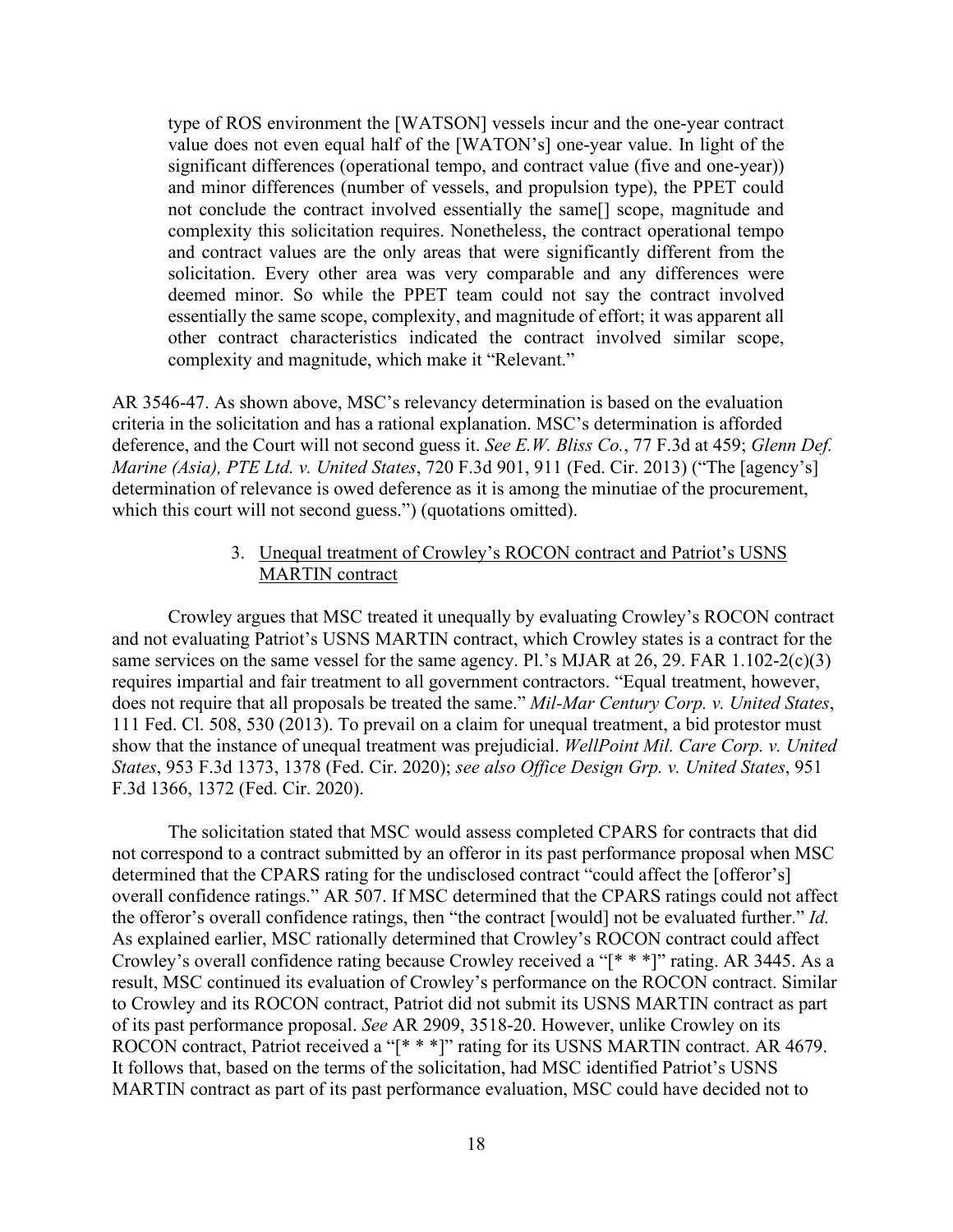further evaluate Patriot's USNS MARTIN contract because Patriot had received a "[\* \* \*]" rating, and, thus, MSC could reasonably conclude that the contract could not affect Patriot's overall confidence rating. Taken a step further, even if MSC had decided to proceed with evaluating Patriot's USNS MARTIN contract, it still would not have changed the outcome because Patriot's "[\* \* \*]" rating would not have detrimentally affected Patriot's overall "Substantial Confidence" rating. AR 3466. Under these circumstances, Crowley cannot show the requisite prejudice to succeed on its unequal treatment claim. *WellPoint Mil. Care*, 953 F.3d at 1378 ("To prevail, [the protestor] must show that [the] instance of unequal treatment was prejudicial.") (internal citations omitted).

# 4. Crowley's Hapag Lloyd contract

Crowley argues MSC violated the terms of the solicitation and FAR  $15.305(a)(2)(ii)$  by ignoring its "directly relevant past performance" under its Hapag Lloyd contract, a commercial contract which Crowley submitted as part of its past performance proposal. Pl.'s MJAR at 31. Crowley asserts that the solicitation did not require submission of a completed past performance questionnaire ("PPQ") from Crowley's reference for the Hapag Lloyd contract as a prerequisite for MSC to consider the quality of its Hapag Lloyd contract. *Id.* at 32. According to Crowley, even in the absence of a completed PPQ, the solicitation *required* MSC to consider information that Crowley submitted regarding the quality of its performance under the Hapag Lloyd contract. *Id.* at 31-32.

The solicitation instructed offerors to "provide up to five [g]overnment reference contracts that are on-going or have been completed within five years . . . that demonstrate[] its experience successfully operating ship(s) similar to the ship(s) described in [the solicitation]." AR 499. If the offeror did not have a government reference contract available, commercial contracts could be used. AR 500. However, the solicitation cautioned that "government contracts would be deemed more relevant" than commercial contracts. *Id.* Offerors were instructed to include a past performance narrative that "specifically address[ed] how the referenced contracts reflect quality performance pertinent to the solicitation requirements[.]" *Id.* The solicitation also stated that "offerors shall provide a point of contact and the contact's email and phone number" for each past performance reference. *Id*.

For the past performance evaluation, the solicitation provided that "[t]he [g]overnment *may* use data provided in the offeror's proposal . . . in addition to data obtained from other sources such as the Past Performance Information Retrieval System (PPIRS), CPARS, etc." AR 507 (emphasis added). It further provided that MSC "*may* contact references provided in offeror's submitted narratives . . . to request information to determine the quality of [the] [o]fferor's performance." *Id*. (emphasis added). In assigning past performance ratings, the solicitation stated "[t]he evaluation of past performance will review the recency, relevancy, and quality of the offeror's performance[.]" AR 508.

Based on the record, MSC determined that Crowley's Hapag Lloyd contract was relevant and recent; however, MSC was ultimately unable to determine the quality of Crowley's performance. AR 3547. Because the Hapag Lloyd contract was a commercial contract, MSC could not obtain data from the government's CPARS system to verify the quality of performance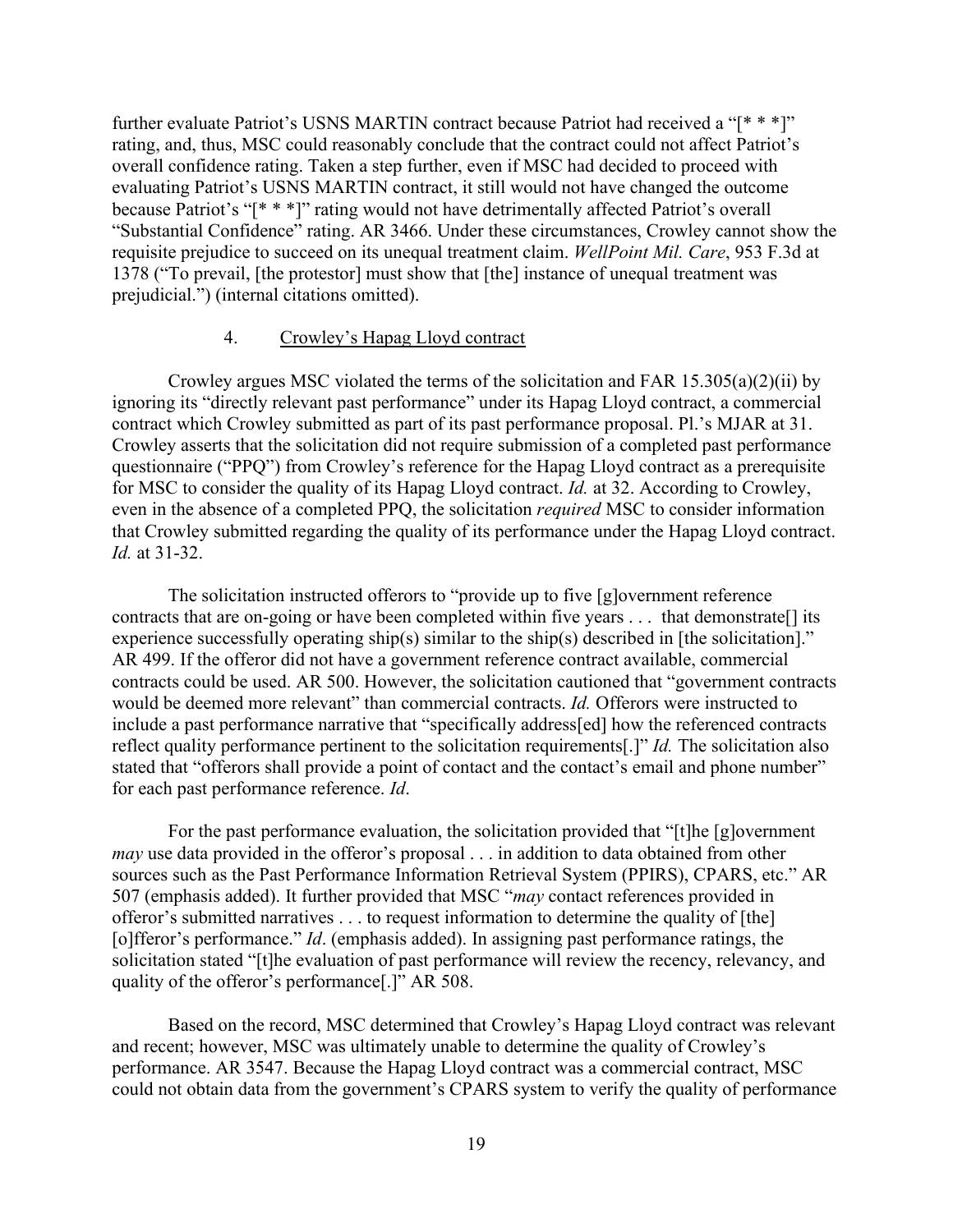independently. *See* AR 3442 ("[The Hapag Lloyd contract] is a commercial contract and does not get reported in the [g]overnment's CPARS system."). Indeed, MSC could have relied on Crowley's past performance narrative but instead determined that "[i]n the absence of available CPARS reports" it relies on PPQs that are provided by the offeror's references to determine the quality of contract performance. *See id.* Since MSC did not receive a completed PPQ for the Hapag Lloyd contract, MSC concluded:

No quality information is available for [the Hapag Lloyd contract]. [Crowley's] point of contact for the reference did not complete the past performance questionnaire that was provided. Therefore, it could not be evaluated by the PPET for quality.

AR 3547. While the solicitation required Crowley to submit a narrative addressing the quality of its performance under the Hapag Lloyd contract, the solicitation did not explicitly require MSC to use that information to determine the quality of Crowley's performance—whether a PPQ was submitted or not. *See* AR 507. To the contrary, the solicitation permitted MSC, at its discretion, to use information from various sources when evaluating past performance. *See* AR 507 ("The [g]overnment *may* use data provided in the offeror's proposal . . . *in addition to* data obtained from other sources[.]") (emphasis added).

Furthermore, contrary to Crowley's contention, FAR 15.305(a)(2)(ii) does not require that MSC consider information provided in Crowley's past performance narrative to determine the quality of its performance. *See* Pl.'s MJAR at 31-32. FAR  $15.305(a)(2)(ii)$  requires that the solicitation "authorize offerors to provide information on problems encountered on the identified contracts and the offeror['s] corrective actions" and generally states that "[t]he [g]overnment shall consider this information, as well as information obtained from any other sources, when evaluating . . . past performance." In this instance, MSC was not considering any problems encountered on the Hapag Lloyd contract or corrective actions undertaken by Crowley, so the specific type of information referenced in the cited FAR clause was not at issue. MSC simply determined that it could not evaluate the Hapag Lloyd contract for quality because it was missing certain information from other sources, namely a completed PPQ from the Hapag Lloyd contract reference. MSC acted within its discretion, and not in violation of the FAR, when it determined that a completed PPQ from Hapag Lloyd was needed to effectively evaluate the quality of Crowley's contract performance.

# **C. Discussions regarding Crowley's Hapag Lloyd contract**

For Crowley's last challenge, it argues MSC engaged in misleading and inadequate discussions because MSC failed to inform Crowley that it had to contact and retrieve a completed PPQ for the Hapag Lloyd contract as a prerequisite for MSC to consider the quality of the contract. Pl.'s MJAR at 33-36. In doing so, Crowley argues MSC violated FAR 15.306(d)(3) by failing to alert Crowley to a "significant weakness" or "deficiency" in its proposal. *Id.* at 33- 34. Based on the record, however, the Court finds that MSC's discussions were not misleading or inadequate and were consistent with the FAR requirements.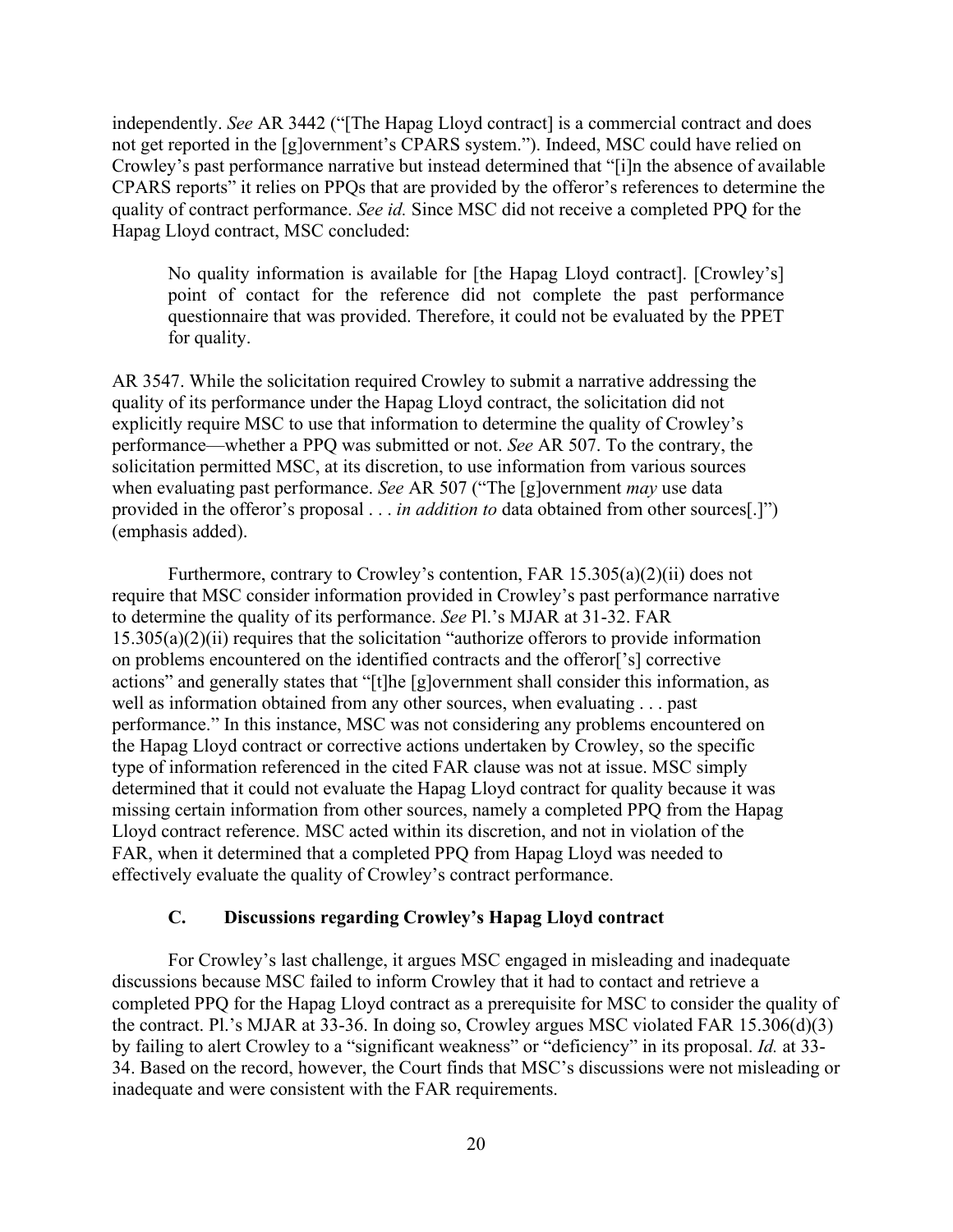FAR 15.306(d)(3) requires the agency to discuss "deficiencies, significant weaknesses, and adverse past performance information to which the offeror has not yet had an opportunity to respond." In this instance, the record shows that MSC alerted Crowley to the deficiency at issue. In its first discussion letter, MSC informed Crowley that its reference for the Hapag Lloyd contract "did not complete the past performance questionnaire that was provided" to the referenced contract point of contact ("POC"). AR 3686. Crowley responded by informing MSC that it "w[ould] reach out to Hapag Lloyd to uncover this deficiency and correct this for FPR submission." AR 3494. Crowley subsequently provided MSC with a new POC for its Hapag Lloyd contract as part of its FPR submission. AR 2558. Despite Crowley's efforts to remedy this deficiency, MSC still did not receive a PPQ from Crowley's Hapag Lloyd contact. AR 3494. In its second discussion letter, MSC informed Crowley again that it had not received a completed PPQ for the Hapag Lloyd contract. AR 3690. Crowley responded by stating that it had "reached out to Hapag Lloyd and confirmed that [its] referenced contract POC . . . is correct and will complete the [PPQ]." AR 3543-44. Ultimately, however, MSC never received a completed PPQ for the Hapag Lloyd contract. AR 3544, 3547.

In negotiated procurements, "the agency must provide 'meaningful' discussions that are not misleading." *Greenland Contractors I/S v. United States*, 131 Fed. Cl. 216, 225 (2017). In this instance, the discussions between MSC and Crowley were not misleading. Rather, these discussions directly informed Crowley—not once, but twice—that MSC had not received a completed PPQ for its Hapag Lloyd contract. *See Poplar Point RBBR, LLC v. United States*, 147 Fed. Cl. 201, 224-25 (2020) ("To conduct meaningful discussions, the agency must point out weaknesses or deficiencies in a proposal as specifically as practical considerations permit so that the agency leads the offeror into areas of its proposal which require amplification or correction.") (quotations omitted); *see also Advanced Data Concept, Inc. v. United States*, 43 Fed. Cl. 410, 422 (1999), *aff'd*, 216 F.3d 1054 (Fed. Cir. 2000). FAR 15.306(d)(3) does not require MSC to explain the steps needed to resolve the deficiency or to advise Crowley of the adverse effects for a deficiency. *See Carahsoft Tech. Corp. v. United States*, 86 Fed. Cl. 325, 343 (2009) ("[A]n agency is not required to 'spoon-feed' offerors in order to have meaningful discussions."). MSC need only accurately identify the weaknesses and deficiencies contained in the offeror's proposal—which it did. *See Dynacs Eng'g Co., Inc. v. United States*, 48 Fed. Cl. 124, 131 (2000) ("To be meaningful, discussions must include sufficient information as to the areas in which the offerors' proposals are believed to be weak so that the offerors have a reasonable opportunity to address those areas of weakness which could have a competitive impact.") (internal brackets and quotations omitted). Furthermore, the record shows that Crowley communicated to MSC that it was in contact with Hapag Lloyd to address the deficiency, and, thus, it was reasonable for MSC to conclude that Crowley had been given adequate notice of the deficiency and that Crowley had assumed the responsibility to remedy the deficiency—whether it was ultimately remedied or not. Under these circumstances, the Court finds that MSC satisfied its obligations to Crowley under FAR 15.306(d)(3).

#### **IV. CONCLUSION**

An incumbency advantage may be improper in circumstances where there is a disparity of access to information, there is evidence of preferential treatment or other improper action by